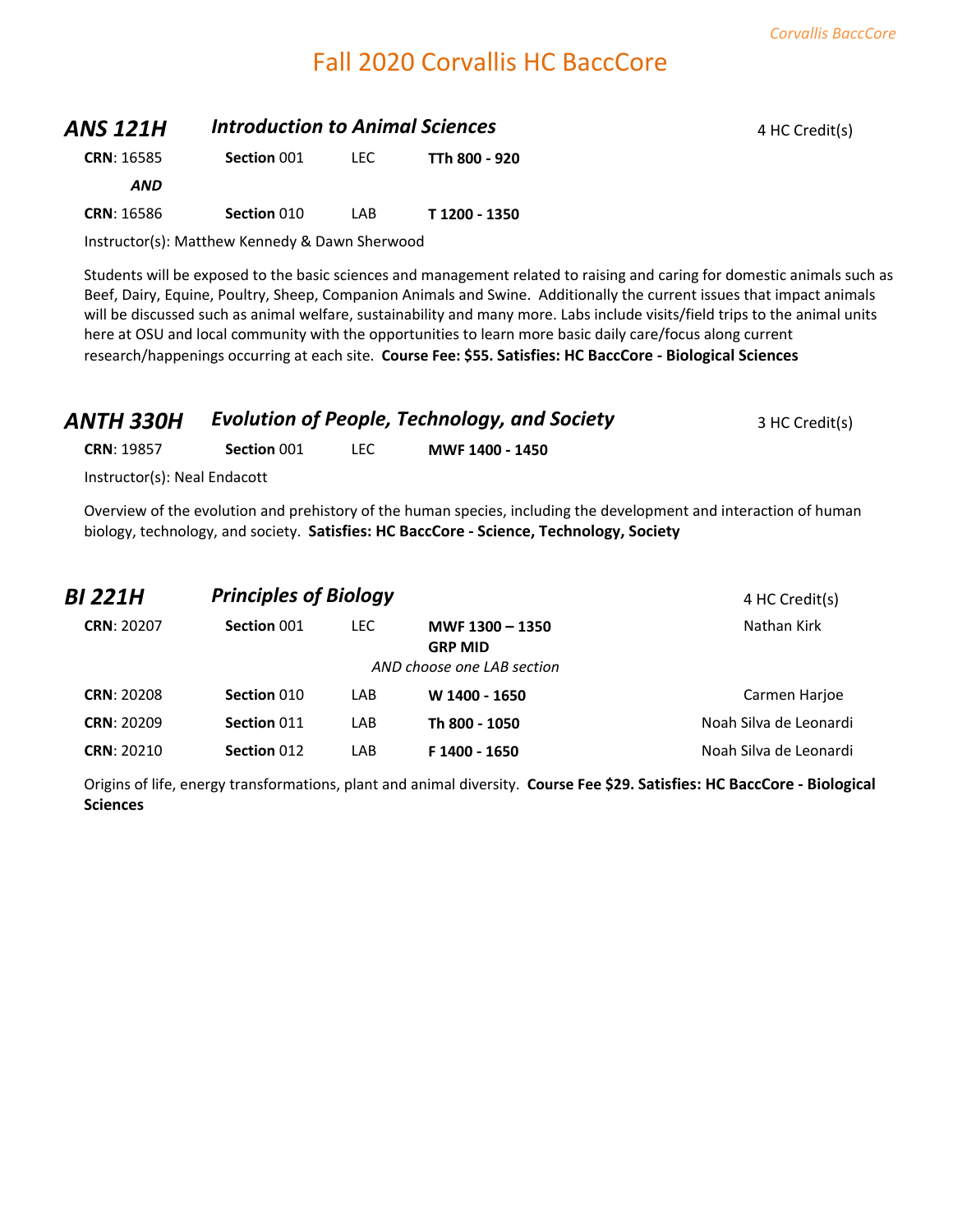## *BI 306H* **Environmental Ecology Example 2 A** *BI* **3 HC Credit(s)**

**CRN**: 19859 **Section** 001 LEC **TTh 1400 - 1520**

Instructor(s): Kate Lajtha

Students will be introduced to the biological, physical, and chemical nature of both natural and human-disturbed communities; we will stress ways in which humans have altered terrestrial and aquatic ecosystem structure and function. Writing assignments will focus on the different writing styles used in the environmental sciences, including a scientific essay on an environmentally sensitive topic and a longer library research paper. Several drafts of each assignment are required as a means of improving writing styles. In addition, students will write reflections on topics discussed in class and from the readings; these are required, but will not be graded. Part of the point of this course is to focus on topics that are of interest to the class, so the course outline, and each day's topic, is relatively open. This means that discussion and argument is critical! Student voices are what make this class interesting! **Satisfies: HC BaccCore - Contemporary Global Issues**

| <b>CH 231H</b>    | <b>Honors General Chemistry</b> |            |                                                | 4 HC Credit(s) |
|-------------------|---------------------------------|------------|------------------------------------------------|----------------|
| <b>CRN: 15299</b> | Section 001                     | LEC.       | MWF 1200 - 1250                                | Mike Lerner    |
|                   |                                 |            | AND choose one REC section                     |                |
| <b>CRN: 15301</b> | Section 010                     | <b>REC</b> | T 1100 - 1150                                  | Mike Lerner    |
| <b>CRN: 15302</b> | Section 011                     | <b>REC</b> | Th 1400 - 1450                                 | Mike Lerner    |
|                   |                                 |            | AND choose one CH 261H LAB section             |                |
| <b>CH 261H</b>    |                                 |            | <b>Laboratory for Honors General Chemistry</b> | 1 HC Credit(s) |
| <b>CRN: 13970</b> | Section 010                     | LAB        | T1200 - 1450                                   | Michael Burand |
| CRN: 13971        | Section 011                     | LAB        | Th 1500 - 1750                                 | Michael Burand |

Instructor(s):

This first course in a General Chemistry sequence is for Honors College students with one year of high school chemistry. This sequence examines the characteristics of molecular and atomic behavior and the way in which these influence chemical properties and reactions. \$30 fee for the laboratory section. CH 231H must be taken simultaneously with CH 261H OR CH 271 (if students elect to take the CH 271 lab instead of CH 261H, the credit earned for the lab will not count toward Honors College requirements). **Must be taken concurrently with CH 231H.** PREREQS: MTH 111 OR MTH 112 OR MTH 251/251H OR MTH 252/252H OR MTH 254/254H (all can be taken concurrently). COREQ: CH 261H OR CH 271. **Course Fee \$30. Satisfies: HC - BaccCore Physical Sciences**

| ED 216H                      | <b>Purpose, Structure, &amp; Function of Education in a</b> | 3 HC Credit(s) |                 |  |
|------------------------------|-------------------------------------------------------------|----------------|-----------------|--|
|                              | <b>Democracy</b>                                            |                |                 |  |
| <b>CRN: 18166</b>            | Section 001                                                 | LEC.           | MWF 1000 - 1050 |  |
| Instructor(s): Mike O'Malley |                                                             |                |                 |  |

Instructor(s): Mike O'Malley

Introduction to the historical, philosophical, political, legal, and economic foundations of education in Oregon, the United States, and other countries in order to provide a framework from which to analyze contemporary educational and environmental issues in various schools, communities, and workplaces. **Satisfies: HC BaccCore - Difference, Power, and Discrimination**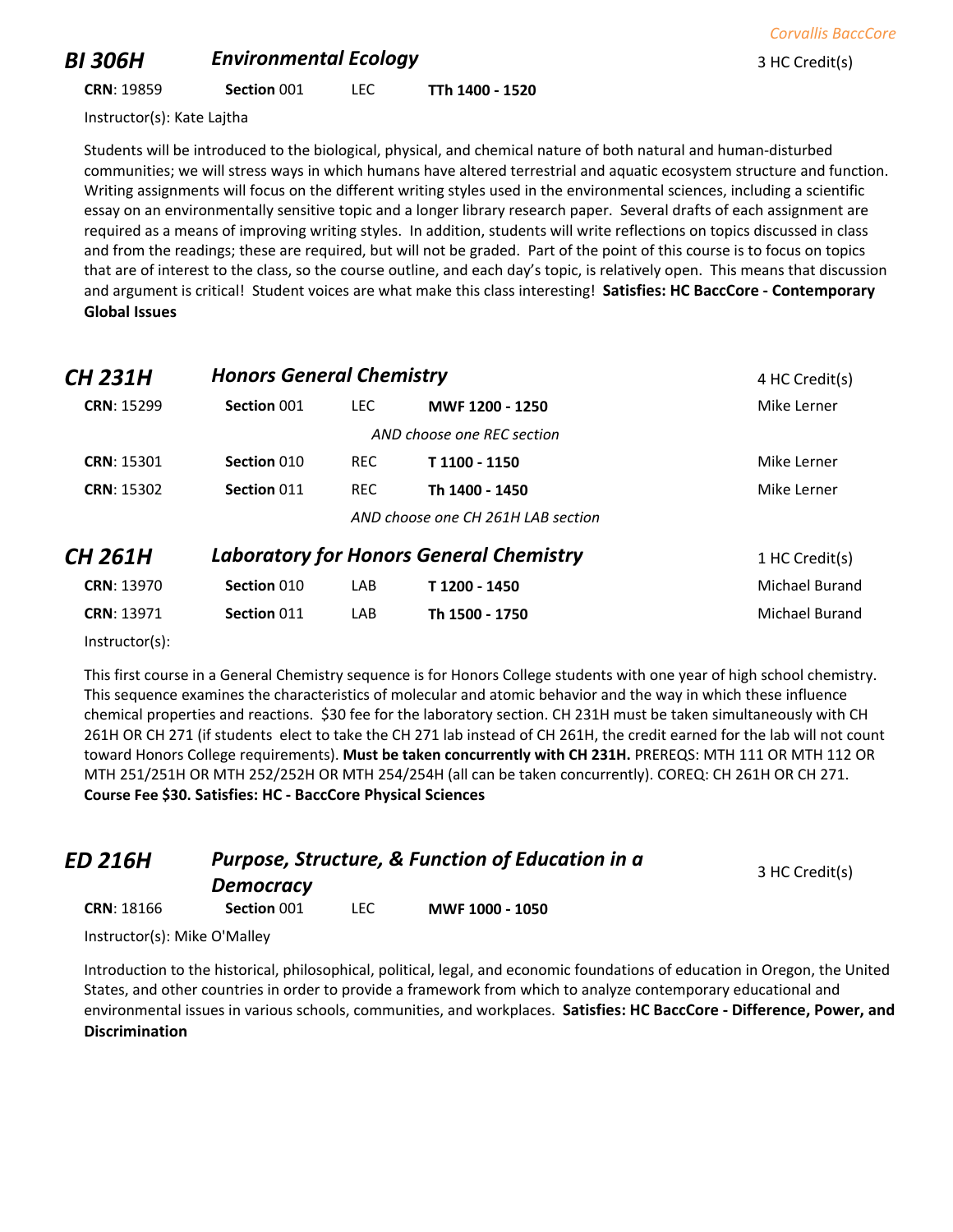## *ENG 275H* The Bible as Literature **All Assembly 275H** *AHC Credit(s)*

**CRN**: 18161 **Section** 001 LEC **TTh 830 - 950**

Instructor(s): Gilad Elbom

Emphasizing diversity rather than unity, the Bible is a vast collection of literary genres: stories, poems, genealogies, biographies, prophesies, aphorisms, laws, letters, and many other styles. This class will focus primarily on biblical narrative. Paying attention to a variety of literary techniques, we will try to address the complexity and richness of the Bible rather than reduce it to one truth, a single message, or important lessons. In other words, our approach will be analytical rather than didactic. We will try to broaden and deepen our understanding of the Hebrew Bible and the New Testament through a careful reading of the text and a close inspection of biblical scholarship and other related texts. Ultimately, we will try to approach the Bible from as many perspectives as possible: literary, political, theological, anthropological, linguistic, historical, psychological, philosophical, feminist, structural, postcolonial, and other points of view. **Satisfies: HC BaccCore - Literature and the Arts OR Western Culture**

## **GEOG 300H Sustainability for the Common Good** 3 HC Credit(s)

**CRN**: 18486 **Section** 001 LEC **W 1800 - 2050**

Instructor(s): Demian Hommel

"It can be said without hyperbole that sustainability is the quintessential interdisciplinary topic of study, for over the course of the next few decades, every academic discipline will have to respond to the paradigm of more sustainable life practices that is beginning to arise...it exceeds any other in breadth and depth of its dimensions..." -D. Klahr

This course is designed to familiarize you with the cultural, ecological, economic, and socio-political factors which impact our lives on this planet. But this won't be a typical class: I'm not the composer of any of the course information. Instead, I consider myself to be an "academic dj," and this course will be a re-mix of information about "sustainability," which means different things to different people. My method is to present some of the findings, ideas, and opinions about sustainability to show you a bit of what we're losing, what's possible, and to allow you to examine your own ethics and way of life.

We're not going to think about "sustainability" as a buzzword or a fad. Rather, it is likely to be an overarching theme that governs the lives of future generations. Sustainability, then, is both a topic of study and a way of life. In order to understand this, we need to focus on the big picture. (I'm not going to convince you that you should eat less meat or try and grow your own food—you probably should, even for many non-sustainable reasons. Instead, we're going to use the "overview perspective" to look at the world we live in, it's challenges and opportunities). However, as the course progresses, it will become more about each of us, our decisions, hopes, fears, dreams, and what kind of future we might live in, or which one we will try and create.

A Venn diagram will be our organizing schematic, based on three spheres:

1) Planet – maintaining the earth's life support system (e.g., ecosystem services).

2) People – maintaining community (civic) capacity that fosters effective participation and 'equitable' treatment of all stakeholders.

3) Profit – maintaining an economic system that provides a non-declining standard of living for this and future generations.

The Common Good: What is the "common good?" People define this in different ways, but for our purposes we'll simply assume that the common good are those who we may never see or communicate with, but who benefit from our action/s (or inaction/s). RESTRICTIONS: minimum of junior standing required. **Satisfies: HC BaccCore – Contemporary Global Issues**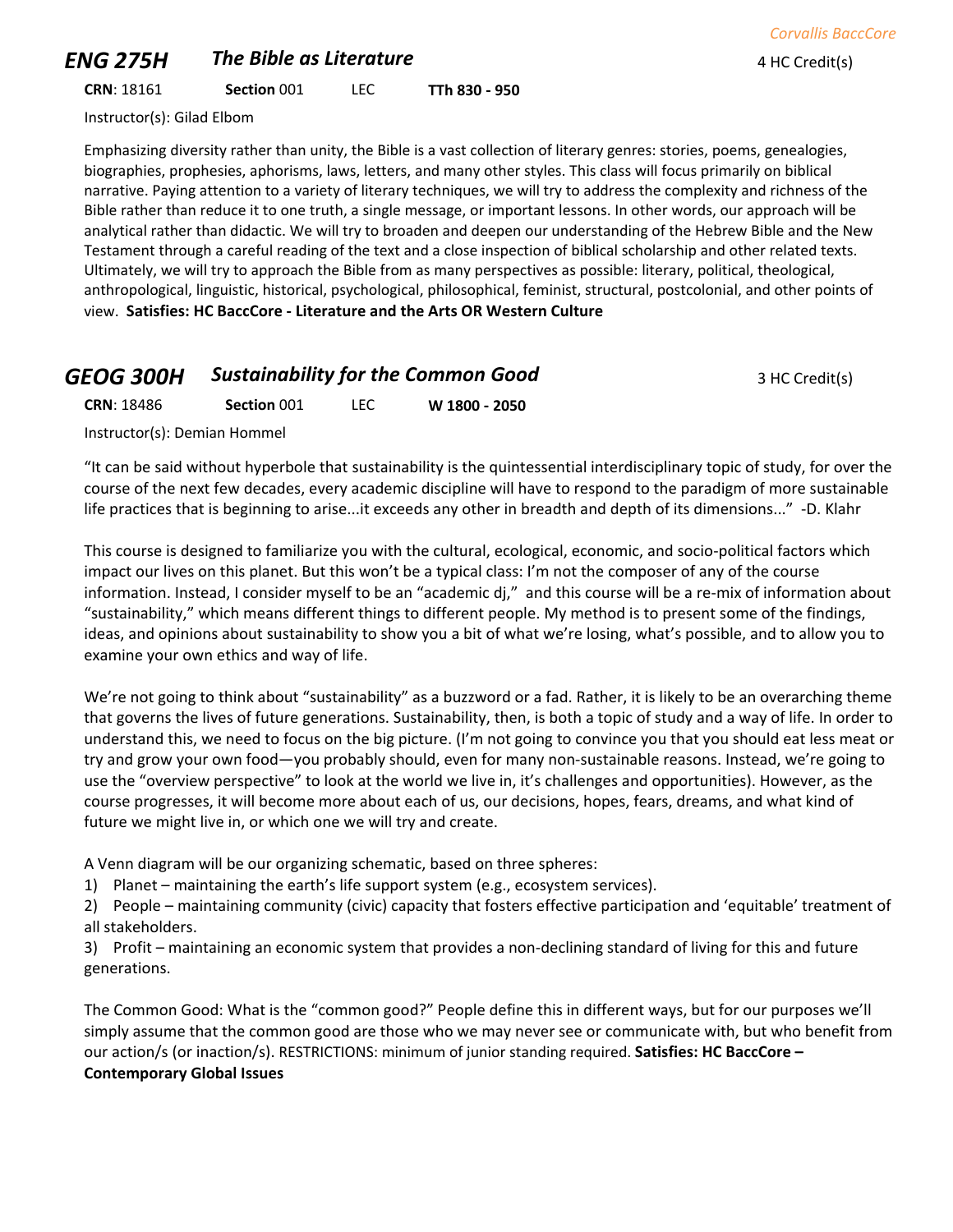#### *H 333H Global Public Health* <sup>3</sup> HC Credit(s)

**CRN**: 19860 **Section** 001 LEC **TTh 1000 - 1120**

Instructor(s): Sunil Khanna

Introduction to the field of global health, its history, methods, and key principles; understanding global health inequities through case studies; overview of major global health intervention programs. **Satisfies: HC BaccCore - Social Processes and Institutions**

#### **HC 199 Honors Writing** *HC* **199 Honors Writing** *BHC* **<b>199 1 HC** Credit(s)

|                   |             |       | Choose one LEC section |
|-------------------|-------------|-------|------------------------|
| <b>CRN: 11040</b> | Section 001 | LEC.  | MWF 900 - 950          |
| <b>CRN: 11041</b> | Section 002 | I FC. | TTh 1200 - 1320        |
| <b>CRN: 13518</b> | Section 003 | I FC. | TTh 1000 - 1120        |
|                   |             |       |                        |

Instructor(s): Eric Hill

Becoming a critical reader and thinker promotes clear writing and verbal communication. You will hone your skills in a discussion/debate format, along with frequent in-class writing assignments and presentations. You will also further develop your abilities to be a critical reader. We will be examining texts from many disciplines and on a variety of topics; you will also bring in examples for discussion. The research paper, which includes both formal documents and informal writing, will focus on an ethical/controversial issue or current research within your discipline; this will include field and library research. PREREQS: WR 121/121H. **Satisfies: HC BaccCore - Writing II**

| <b>HST 201H</b>   | <b>History of the United States</b> |       |                 | 4 HC Credit(s) |
|-------------------|-------------------------------------|-------|-----------------|----------------|
| <b>CRN: 19883</b> | Section 001                         | LEC . | TTh 1400 - 1550 |                |

Instructor(s): Ben Mutschler

Provides an overview of the development of the U.S. from the pre-Columbian era to the present. Attention is given to economic, political, and social trends, as well as to international relations. Covers pre-Columbian and colonial origins to 1820. HST 201/201H, HST 202/202H, HST 203/203H need not be taken in sequence. **Satisfies: HC BaccCore - Difference, Power, and Discrimination OR Western Culture**

| <b>HST 385H</b>   | <b>The Arab-Israeli Conflict</b> |       |                 | 4 HC Credit(s) |
|-------------------|----------------------------------|-------|-----------------|----------------|
| <b>CRN: 19884</b> | Section 001                      | LEC . | TTh 1200 - 1350 |                |
| .                 |                                  |       |                 |                |

Instructor(s): Itamar Dubinsky

Examination of the origins of the Arab-Israeli conflict and subsequent efforts to find a lasting solution. **Satisfies: HC BaccCore - Contemporary Global Issues**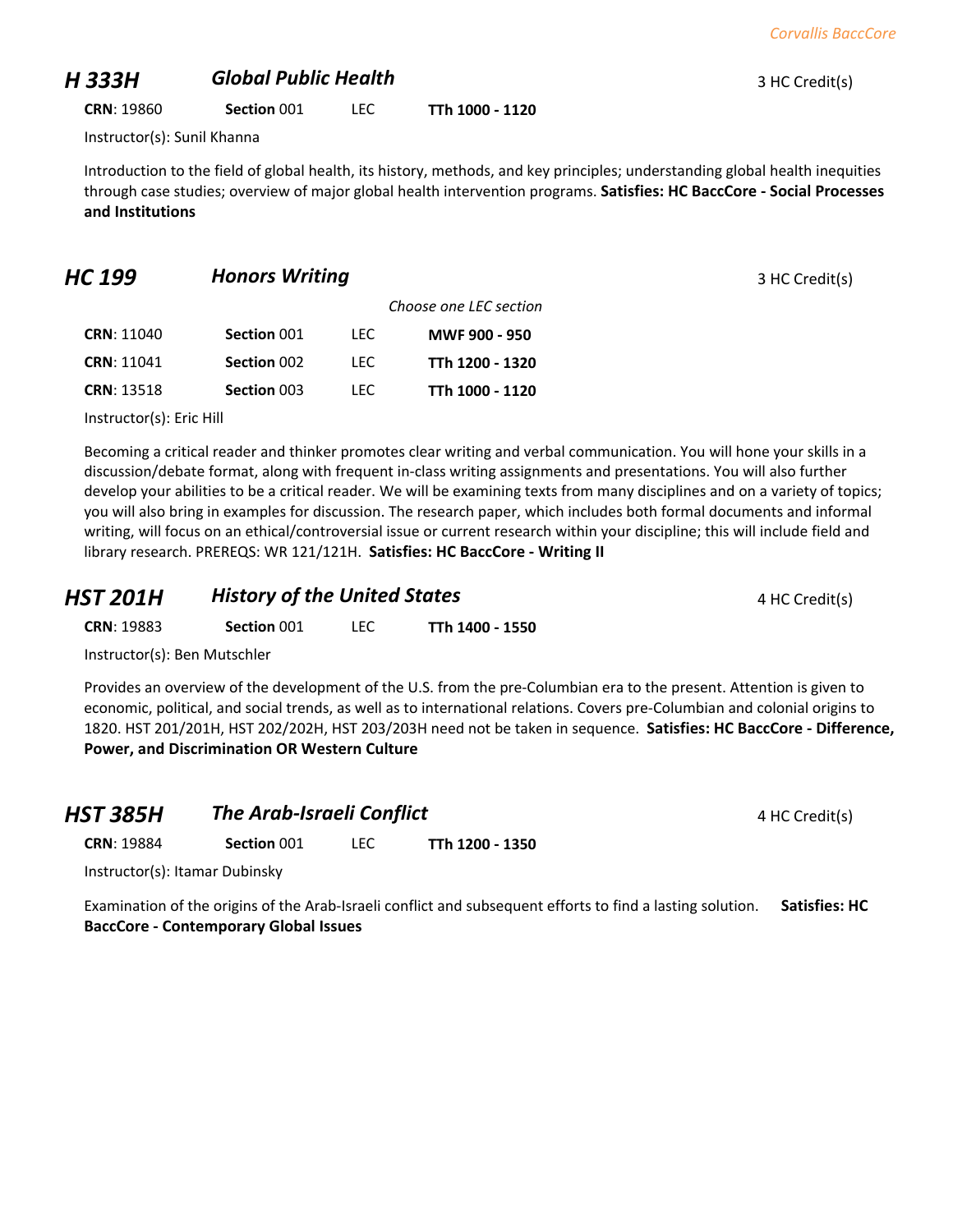## **MTH 251H Differential Calculus 1 AU 251H <b>Differential Calculus 4 HC Credit(s)**

*Choose one LEC section. Note: MTH 251H does not have a recitation. That hour is included in the lectures.*

| <b>CRN: 12010</b> | Section 001 | LEC. | MW 1200 - 1350 | Roy Haggerty   |
|-------------------|-------------|------|----------------|----------------|
| <b>CRN: 14870</b> | Section 002 | LEC. | MW 1000 - 1150 | Sara Clark     |
| <b>CRN: 15933</b> | Section 003 | LEC  | MW 800 - 950   | Mary Beisiegel |

This is the first term of the calculus sequence for scientists, engineers, and others, including mathematics majors. The first two terms of the sequence, MTH 251 and MTH 252, focus on real-valued functions of a single real variable, including polynomial, rational, algebraic, trigonometric, exponential, and logarithmic functions. Differential calculus involves the study of rate of change in all its forms, including velocity, acceleration, population growth and other natural and physical phenomena. Differential calculus features the derivative, techniques of differentiation, and applications of the derivative, including optimization problems, the geometry of curves, and analysis of motion. This course emphasizes geometric reasoning not just computation. PREREQS: MTH 112 or MTH 150X. Sufficent test scores may waive MTH 112 PREREQ. **Course Fee \$10. Satisfies: HC BaccCore - Mathematics**

#### **MUS 102H History of Rock & Roll MUS 102H History of Rock & Roll** 3 HC Credit(s)

**CRN**: 13623 **Section** 001 LEC **MWF 1200 - 1250**

Instructor(s): Ryan Biesack

This survey is a selected examination and study of musical and social events that have occurred in popular culture over a period of roughly the past 50 years, and what has come to be known generally as "Rock" music. The survey will begin its journey looking at the 1950s and the beginnings of Rock music and conclude with the Rock culture of today. The term "Rock" music will be used as an umbrella or generic term to cover the many variations of popular music that fall under its reach: Motown, Soul, R&B, Disco, Acid Rock, Death Metal, Thrash Metal, Punk Rock, Indy Rock, Grunge, etc. As there are numerous artists and performers who have contributed to Rock music, this survey will focus on a selected group who have significantly changed, or illustrate the change, in Rock music. This course will examine some of the pinnacle recordings, repertoire, artists, concerts, performances, and events to provide insight and meaning as to "how" and "what" this music was changing within pop culture in a historical and social context. By examining different works of Rock music, we can hope to extrapolate broader meaning and understanding of these events in an overarching sense relative to recent history. This course will also examine how Rock music has functioned as a vehicle for commentary on everything from sex to religion to politics, and how this music continues to be a relevant and ever changing vehicle in the present day. **Satisfies: HC BaccCore - Literature and the Arts**

| NMC 101H | <b>Introduction to New Media Communications</b> | 3 HC Credit(s) |
|----------|-------------------------------------------------|----------------|
|----------|-------------------------------------------------|----------------|

**CRN**: 19887 **Section** 001 LEC **MW 1800 - 1920**

Instructor(s): Daniel Faltesek

Principles of new media communications. Perspectives on the communications media. How the communications media operate and how they interact with society. **Satisfies: HC BaccCore – Social Processes and Institutions**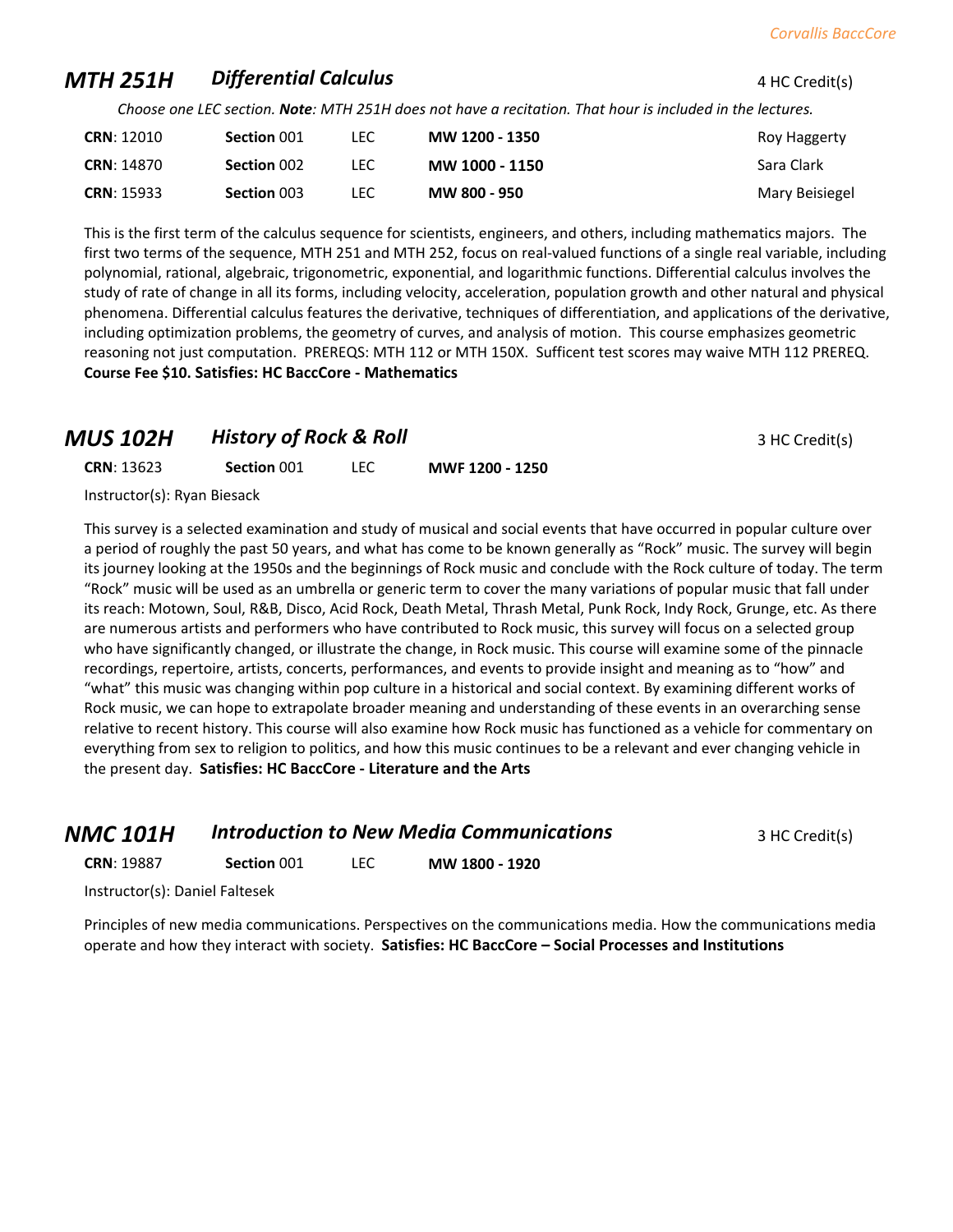#### *PAC 293H Interdisciplinary Yoga: Mindfulness Skills* 1 HC Credit(s)

**CRN**: 16334 **Section** 001 ACT **Th 1200 – 1450**

**Meets weeks 1-5 only.**

Instructor(s): Tsipora Berman

Journey to the seen and the unseen through a multi-sensory, interdisciplinary, transformative study of mindfulness utilizing a fun, creative variety of individual and group mind/body practices applicable to everyday life and across academic disciplines. Develop your own imagination, intuition, inspiration, integration, and interpretation including 15 sensory perceptions to live to your highest potential with resilience to navigate the challenges of personal and professional endeavors. You will unravel the mysteries of why the 8,000-year-old science of Yoga is all encompassing, integrated with Positive Psychology, Physics, Neuroscience, Human Biology, and grounded in the eight-part awakening process. From STEM to Liberal Arts, from Education to Sports, from Political Science to World Health, students from any discipline will co-create a research-based platform from which to expand self-awareness to support your particular contribution to the world.

This course is designed to introduce students to the practice and understanding of interdisciplinary yoga with a focus on mindfulness skills. The style of yoga presented in this course originated in India thousands of years ago. It is one of the oldest systems for personal development in the world, encompassing body, mind and spirit. This course is an integrated, experiential, multisensory study of mindfulness principles through the experience of the basic level 1 Yoga postures, various forms of meditation, breathing practices, reflection and sharing. Based on broad, all welcoming, practice of Kripalu Yoga, experience the smoothness of vinyasa flows, the intensity of holding postures and the freedom of your own personal style: Asana, Breath, and Meditation all happen simultaneously.

Each class will include: Coming into the present moment by centering the body, mind, and breath. Warm-up exercises that synchronize breath with movement, as means of inducing concentration and preparing the body. Creative asana sequences designed to stretch, strengthen and balance the body including standing and balancing, forward and back bending, spinal twists, lateral bends and inversions. Classes often include meditation-in-motion; classes close with integration through relaxation and meditation. **Meets weeks 1-5 only. Course Fee: \$49. Satisfies: HC BaccCore - Fitness**

## **PAC 325H Wilderness First Aid** 1 HC Credit(s)

**CRN**: 17104 **Section** 001 ACT **Th 1100 – 1250 Required all-day field trip Saturday, November 14th.**

Instructor(s): Sheila Evans

Crunch! Ugh… Ouch! Do you recreate with accident-prone friends or family? Do you spend any time playing in the outdoors? Knowing the fundamentals of emergency care in non-urban environments are useful skills. Backcountry emphasis with long-term care and evacuation complications makes this course unique. There will be a number of outdoor sessions so come prepared with "grubby" clothes that will get dirty or fake-bloody. The course has two components: knowledge as evidenced by performance on written exams and quizzes, and practical skills as demonstrated throughout the course and on the final exam.

This course covers the fundamentals of emergency care in a non-urban environment, including physiology, injury assessment, short term care, anatomy, and small group rescues. While much of the material appears to be standard emergency care information, the backcountry emphasis with long-term care and evacuation complications makes this course unique. **Required all-day field trip Saturday, November 14th. Course Fee: \$167. Satisfies: HC BaccCore - Fitness**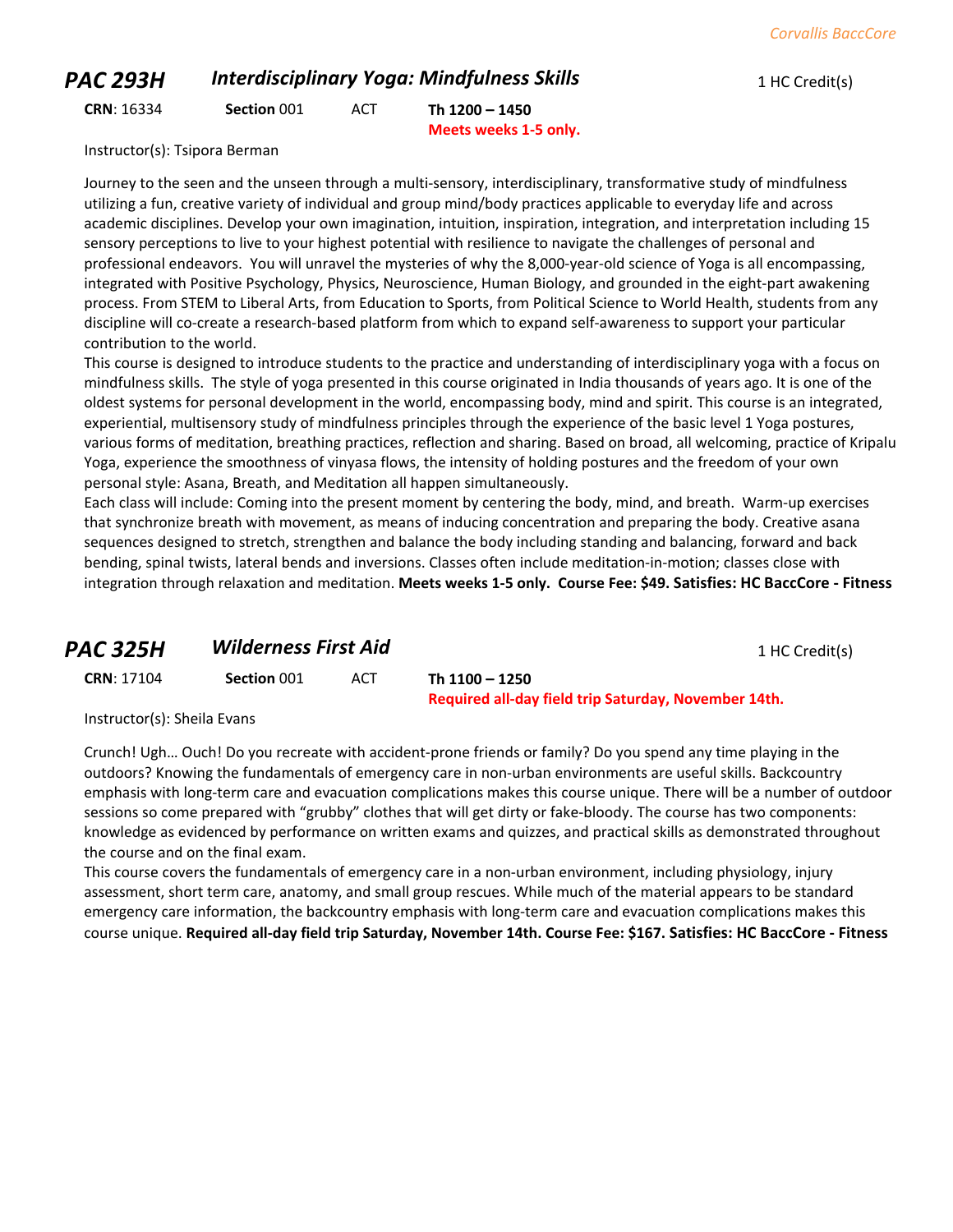| PH 212H                     | <b>General Physics with Calculus</b> |      |                            | 4 HC Credit(s) |
|-----------------------------|--------------------------------------|------|----------------------------|----------------|
| <b>CRN: 18472</b>           | Section 001                          | LEC. | MWF 1300 - 1350            |                |
|                             |                                      |      | AND choose one LAB section |                |
| <b>CRN: 18473</b>           | Section 010                          | LAB  | T 1600 - 1750              |                |
| CRN: 18474                  | Section 020                          | LAB  | T 800 - 950                |                |
| Instructor(s): Henri Jansen |                                      |      |                            |                |

*Corvallis BaccCore*

A comprehensive introductory survey course intended primarily for students in the sciences and engineering. Topics include mechanics, wave motion, thermal physics, electromagnetism, and optics. Elementary calculus is used. PREREQS: PH 211/211H. **Satisfies: HC BaccCore - Physical Sciences**

## **PHL/REL 444H Biomedical Ethics A HC Credit(s) 4 HC Credit(s)**

*Choose either the PHL 444H section OR the REL 444H section, not both.*

| <b>PHL 444H CRN: 13974</b> | Section 001 | TEC.  | TTh 1200 - 1350 |
|----------------------------|-------------|-------|-----------------|
| <b>REL 444H CRN: 15680</b> | Section 001 | -LEC. | TTh 1200 - 1350 |

Instructor(s): Jonathan Kaplan

In this class, we will cover ethical principles and decision-making processes to selected problems in medicine, health care, and biotechnology. Special attention given to end-of-life choices, reproductive rights and technologies, organ transplantation, research ethics, genetic engineering, and allocating scarce resources. An interdisciplinary focus that draws on social, legal, economic, and scientific issues in ethical decision in medicine. **Satisfies: HC BaccCore - Science, Technology, Society**

| <b>PSY 201H</b> | <b>General Psychology</b> | 4 HC Credit(s) |
|-----------------|---------------------------|----------------|
|-----------------|---------------------------|----------------|

**CRN**: 19923 **Section** 001 LEC **TTh 1400 - 1550**

Instructor(s): Juan Hu

Scientific study of behavior and experience. Biological bases of behavior; sensation and perception; conditioning, learning and memory; thinking, problem solving, language, and consciousness; cognitive, personal and social development. **Satisfies: HC BaccCore – Social Processes and Institutions**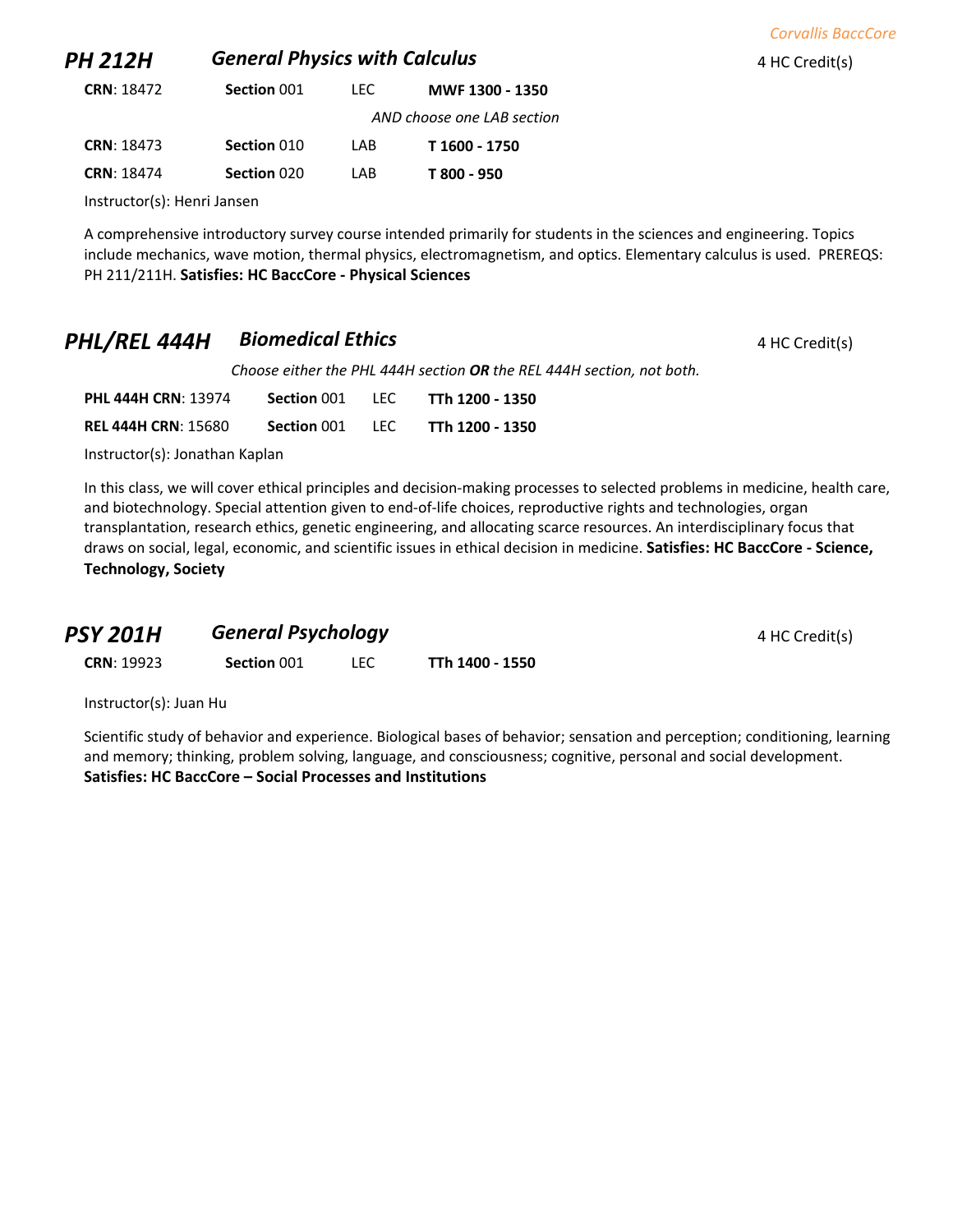## **SUS 331H Sustainability, Justice, and Engagement** 3 HC Credit(s) **CRN**: 19890 **Section** 001 LEC **TTh 1600 – 1720 Field trip during class hours Oct. 20, 2020**

Instructor(s): Deanna Lloyd

Many sustainability crises are local, but set within larger societal systems, and the people most impacted tend to be groups already experiencing difference, lack of power, and discrimination. In this course, we examine transformational responses led by those most affected -- that address a sustainability issue while also building social and economic power for those affected. We will explore and analyze tools and tactics used by individuals and sustainability organizations to achieve positive changes. Emphasis will be on contemporary and historical U.S.-based examples. The first half of the term will involve investigating more personal aspects of sustainability and social justice work and then our focus will expand to four aspects of sustainability movements: Place Based Awareness, Visioning, Community Building, and Leadership. A goal of the course is for students to develop place-based awareness of environmental, economic and social aspects of sustainability where they live. Students will further explore their community and course concepts by participating in service-learning projects and engaging directly with community partners to address an authentic, community-identified need. **Field trip during class hours Oct. 20, 2020. Satisfies: HC BaccCore - Difference, Power, and Discrimination**

# **WR 121H English Composition English Composition 121H English Composition CRN**: 15774 **Section** 001 LEC **TTh 830 - 950** Clare Braun **CRN**: 16335 **Section** 002 LEC **MWF 900 - 950** Elizabeth Delf **CRN**: 17106 **Section** 003 LEC **MWF 1200 - 1250** Tim Jensen

Introduction to critical thinking, the writing process, and the forms of expository writing. Intensive writing practice, with an emphasis on revision. **WR 121H is not restricted by last name. Satisfies: HC BaccCore - Writing I**

## **WR 327H 7echnical Writing 3 HC Credit(s)** 3 HC Credit(s)

**CRN**: 18162 **Section** 001 LEC **MWF 1600 - 1650**

Instructor(s): Emily Elbom

Continued practice in writing with an emphasis on the rhetorical and critical thinking demands of writers in scientific and technological fields. PREREQS: WR 121/121H. RESTRICTIONS: Minimum of sophomore standing required. **Satisfies: HC BaccCore - Writing II**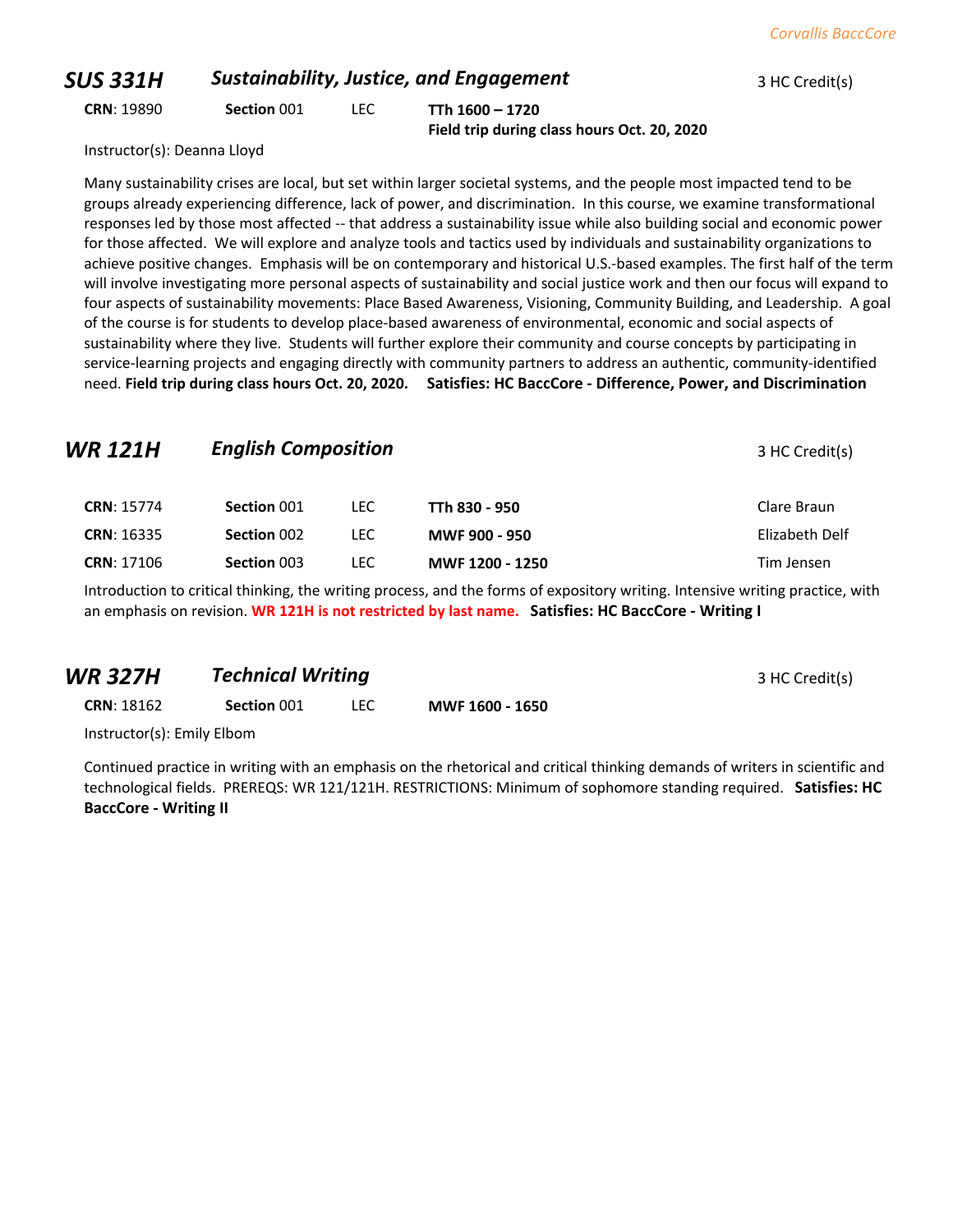## Fall 2020 Corvallis HC Colloquia

## **BB 407H Learn to Love Your Lying Eyes (and Brain)** 2 HC Credit(s)

**CRN**: 19858 **Section** 001 SEM **W 1400 - 1550**

Instructor(s): Kenton Hokanson

We humans can pick a single voice out of a noisy room, instantly recognize a childhood friend, and esaliy raed mespesilld wrods. Our brains are amazing! Why, then, was the world briefly paralyzed in 2015, when we couldn't even agree whether "The Dress" was white and gold or blue and black? The answer is that our brains are messy, complicated machines, remarkably good at many things, but easily fooled by others. In this class, we will explore sensory illusions that reveal the limits of our brains, then discuss research in neuroscience and psychology that helps explain our experiences. We will practice analyzing and creating scientific writing, and presenting it to peers. Finally, we will reflect on how our knowledge of our brains' imperfections can inform our approach to the debates and challenges of society today. This course will be a fun and active introduction to our human brains. It assumes no previous neuroscience or biology coursework. **Graded: P/N. Satisfies: HC Colloquia**

#### *ENSC 407H / HC 407 Introduction to Traditional Ecological Knowledge*

2 HC Credit(s)

*Choose either the ENSC 407H section OR the HC 407 section, not both.*

| <b>ENSC 407H CRN: 17543 Section 400</b> |             | online |
|-----------------------------------------|-------------|--------|
| <b>HC 407 CRN: 17542</b>                | Section 401 | online |

Instructor(s): Samantha Chisholm Hatfield

The goal of this course is to understand Traditional Ecological Knowledge (TEK) and sustainability practices from a Native American perspective, focusing on the Pacific Northwest but also addressing other Tribes nationally. The emphasis will be on techniques the Siletz have implemented and continue utilizing, but we will also incorporate other techniques from tribal perspectives in local and national areas, as well as how these utilizations coincide with agencies on local, state, and federal levels. This class will focus on how state and federal guidelines, laws, and regulations affect and implement tribal policies and tribal members. This course promotes TEK as a viable sustainability technique and teaches students and community members about further understanding TEK, in cooperation through agencies and policies such as treaties and NAGPRA on Indigenous lands, traditional areas, and cultural practices. **This is an Ecampus course. Tuition rates for Ecampus courses are different than on-campus courses and can be found at ecampus.oregonstate.edu/services/tuition. Satisfies: HC Colloquia**

#### **HC 299 Farside Entomology Properties All 2 HC Credit(s) 2 HC Credit(s)**

**CRN**: 14044 **Section** 001 SEM **W 1800 - 1950**

Instructor(s): Michael Burgett

Farside Entomology is designed to introduce you to the humanistic side of entomology by utilizing the entomological humor of Gary Larson, et alia as paradigms of human-insect interactions. Interactions between humans and insects are numerous, of variable time scales and of varying implications (for both the human and the insect), ranging from the mildly humorous to the deadly serious. The "cartoon" format provides an anthropomorphic view of insects. This can be an incredibly rich venue as an introduction to the more serious aspects of insects and their relevance to human activities. **Satisfies: HC Colloquia**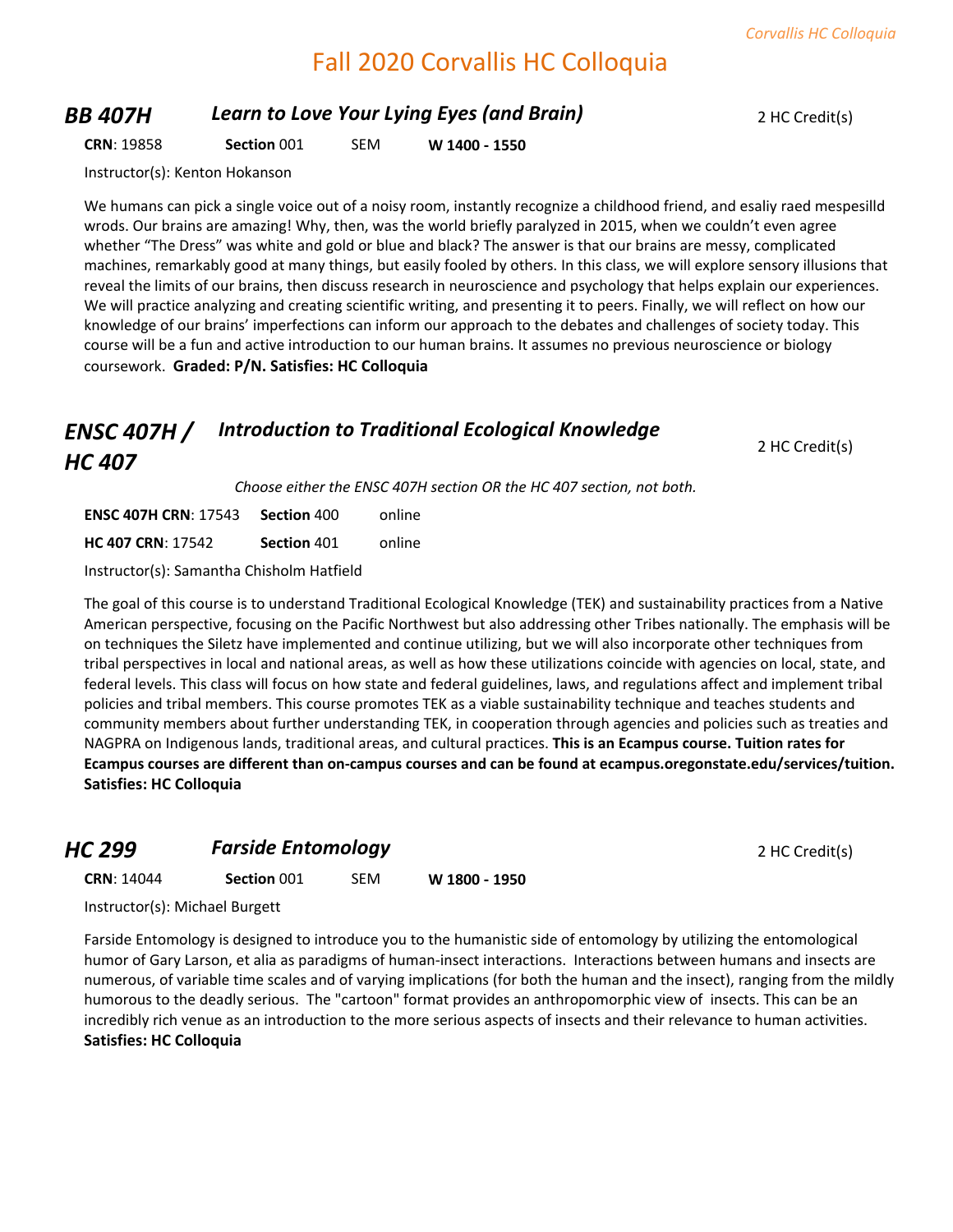*HC 299* **Building Hope: International Service Learning - Culture** 1 HC Credit(s)

**CRN**: 16786 **Section** 002 SEM **Th 1500 – 1550**

Instructor(s): Dave Kovac

The Building Hope program features one colloquium each term that's focused on a different aspect of international service learning, as well as an optional international service learning trip during spring or summer break. The goals of the overall program are to help students gain an appreciation and understanding of the complexities of service work in international communities while encouraging students to consider "internationalizing" their academic coursework or Honors Thesis. This particular colloquium focuses on the concept of culture – interpreting the cultural contexts and consequences of international service strategies, programs, and projects. The colloquia for other terms focus on team skills and impact of service learning. The colloquia can be taken at any time and do not need to be taken as a series or in any particular order. Taking one of the three colloquia serves as a pre-requisite to the Service Trip Experience that takes place during spring or summer break. To date, our trips have been to Romania, Ethiopia, Vietnam, Nepal, and North Macedonia. **Satisfies: HC Colloquia**

## *HC 407* **Writing About Music** *PHC 407* **Writing About Music CRN**: 16414 **Section** 001 SEM **MW 1200 - 1250**

Instructor(s): Eric Hill

This class will focus on how we attempt to use words to discuss something that works outside of language. Does music defy description? Is it possible to employ concrete terms for something that, for many, remains abstract and/or subjective? Is writing about music like dancing about architecture? You will be asked to examine and respond to music and texts about music. Through in-class discussions, presentations, and assignments, you will discuss what you see as the values and limitations of these texts, as well as how they compare with your own written attempts to react to music. Much of the material you will be listening to and writing about will come from pieces that you bring in (some of it will be music that I subject you to). You will be writing about music through various forms of expression (description, review, analysis), explaining not only the characteristics of the music but also how context can affect your experience (live versus recorded, instrumental versus lyrics, visual components, etc.). You are not required to play an instrument or to know music theory, but we will go over some theoretical terms that may provide you with some basic vocabulary. **Graded: P/N. Satisfies: HC Colloquia**

#### *HC 407* **Toy-Based Technology for Children with Disabilities** 2 HC Credit(s)

**CRN**: 15689 **Section** 002 SEM **T 1400 - 1550**

Instructor(s): Sam Logan

This is a 'hands-on' and 'brains-on' course where students will gain skills and knowledge through real-world experience and the reading and discussion of current scientific research related to core course topics. This experience will be driven through engagement with the Go Baby Go (GBG) program. GBG is a community-based outreach program that works with families, clinicians and industry to provide modified ride-on toy cars to children with disabilities to use for fun, function, and exploration. http://health.oregonstate.edu/gobabygo. Students will gain the necessary technical skills such as cutting PVC pipe and basic wiring. The technical skills and scientific research will be open and accessible to all students, regardless of previous background or experience. **Satisfies: HC Colloquia**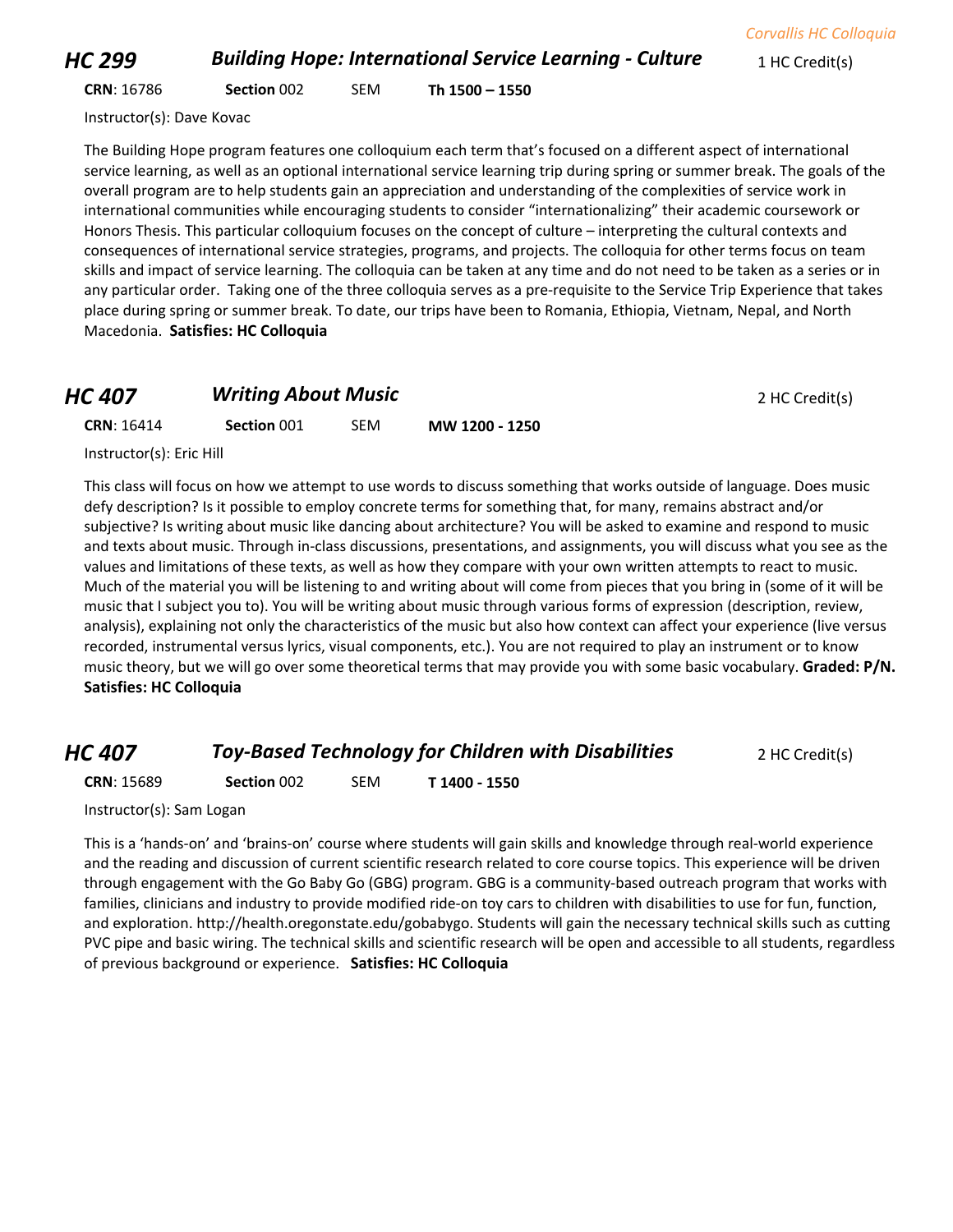## *HC 407* **Leadership and Positive Psychology 2 HC Credit(s)**

**CRN**: 14248 **Section** 003 SEM **M 1000 - 1150**

Instructor(s): Don Johnson

This is why we are here. It makes sense to assume that people who possess a strong sense of personal wellbeing, and a perspective of optimism, are likely to create/support leadership solutions that have lasting effectiveness and support the wellbeing of others. Leadership is the creation of a solution to "something." The solution could focus on anything from leading the development of a community event to addressing health care in third world countries. Positive psychology is "the scientific study of what makes life most worth living," using a perspective of optimism and wellbeing as expressed in the PERMA Theory developed by Marty Seligman at the University of Pennsylvania. We will study the PERMA Theory and use its elements as a foundation for creating leadership solutions in a series of actual Case Studies. Your work is about thinking and thinking creatively. You will have one homework assignment, which is a research paper due at the beginning of finals week. **Graded: P/N. Satisfies: HC Colloquia**

## *HC 407* **Circular Economy: A Framework for Responsible Design** 1 HC Credit(s)

**CRN**: 18151 **Section** 004 SEM **W 1300 - 1350**

Instructor(s): Shanna Ruyle

Explore what a Circular Economy is and could be through a designer lens. Try different methods that designers use to help design products and services that can help make a better world. You'll sketch, brainstorm and create to find your own insights and build your point of view of the Circular Economy.

‣ Learn method-based tools that can help you discover where we can best influence and create change for a product, service or business model.

‣ Use creativity-based approaches to imagine radically new solutions for a challenge you

see—or a product you wish could be designed more responsibly.

‣ Explore key concepts and how your future roles and interests relate.

‣ Interact with people around the globe who are exploring how to make products and services with the Circular Economy in mind

‣ Take your ideas beyond the classroom to create a project, experience or creative endeavor to inspire yourself (or others).

**Graded: P/N. Satisfies: HC Colloquia**

## **HC 407 Race and Science 2 HC Credit(s)**

**CRN**: 16415 **Section** 005 SEM **Th 1000 - 1150**

Instructor(s): Thomas Bahde

This course considers the role of modern science and pseudoscience in shaping popular ideas about race and practices of racism from the 18th century through the early 21st century. For most of this time, mainstream scientific thought held that empirical determinations of racial difference provided for "natural" social organization, explained widespread discrimination, and justified global inequality, even as the meaning of race remained ambiguous in both popular and scientific discourse. We will be looking especially at how ideas about race are created and re-created at the intersection of popular culture, scientific communication, and institutional authority. The ultimate goal is a better understanding of the many meanings of race in our own historical moment – an era in which real-time genetic manipulation may soon be both possible and widely available, giving the concept of race yet other dimensions. **Graded: P/N. Satisfies: HC Colloquia**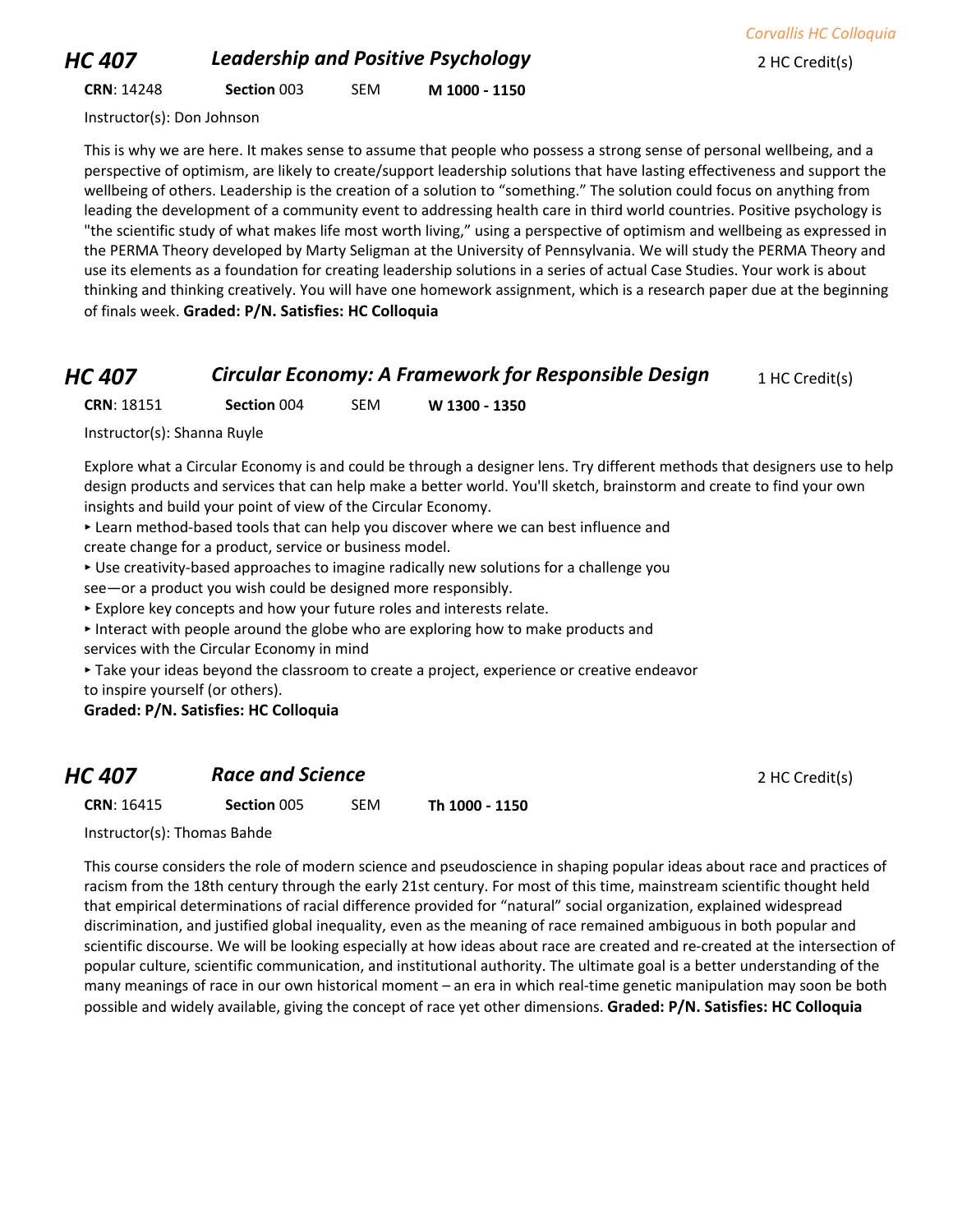**CRN**: 14249 **Section** 006 SEM **Th 1000 - 1050**

Instructor(s): Randall Milstein

What do ballerinas and spiral galaxies have in common? Why is photography one of the pivotal inventions of human history? Is the Golden Ratio really a mathematical expression of beauty? This colloquium challenges the mindset that science and art are opposing endeavors, but instead suggests neither would be as powerful without the other since both require great imagination and creativity to be productive and move humankind forward. **Graded: P/N. Satisfies: HC Colloquia**

#### *HC 407* **American Identity in the World 2 HC Credit(s) 2 HC Credit(s)**

**CRN**: 15676 **Section** 007 SEM **MW 900 - 950**

Instructor(s): Eliza Barstow

This class invites you to read about and discuss some of the key issues that have contributed to ideas about American identity in the world. As we engage with the class readings, we will constantly ask questions such as: How have people used the term "American" at different points in United States history? Who has been included or excluded from this category at different points in U.S. history? How have American ideas of the "good" or "correct" life influenced U.S. relations with people in other parts of the globe? What are some of the ways in which Americans have consciously attempted to offer a vision of "American identity" to people in other parts of the globe? How have economic endeavors (and challenges) served to shape American identity both at home and throughout the globe? How have various forms of art—film, literature, music—etc. served to create a sense of American identity? **Graded: P/N. Satisfies: HC Colloquia**

## *HC 407 Crises, Catastrophes, and Cataclysms in Earth History: It's*  All Fun and Games Until Your Planet Blows Up 1 HC Credit(s)

**CRN**: 14250 **Section** 008 SEM **Th 1300 - 1350**

Instructor(s): Randall Milstein

Often Earth has a bad day: discussions of asteroid impacts, extreme volcanism, solar storms, climate change, and mass extinctions – events and outcomes that have, and will, alter life on Earth. This colloquium reviews the scientific evidence, scenarios, and after-effects of significant Earth altering processes. What would happen if Earth were struck by a twokilometer-in-diameter asteroid? What would happen to American culture if a large coronal mass ejection from the Sun destroyed our power grid? What would be the byproduct of a SARS, Ebola, or avian influenza pandemic among humans? **Graded: P/N. Satisfies: HC Colloquia**

## *HC 407* **The Truth Is Out There: The Rise of Conspiracy Theories** 2 HC Credit(s)

**CRN**: 18152 **Section** 009 SEM **M 1200 - 1350**

Instructor(s): Robert Drummond

According to a recent study cited in the Washington Post, more than 50% of Americans believe in at least one conspiracy theory. Why this is true, and how it currently shapes much of our cultural and political landscape, will be our focus in this course. We will pose ourselves not as conspiracy theorists, but as conspiracy analysts (to paraphrase Gore Vidal), investigating humankind's fascination with sinister plots and paranoid fantasies past and present. As we seek patterns across conspiracies, we'll consider the almost-true and the wildly outrageous alike, and ask ourselves when conspiracy theories stop being fun and start feeling dangerous. Our term-long goal will be to make connections, define common traits, and explore what makes conditions ripe for conspiracy theorists to run rampant. Students will complete two projects during the term: Teach A Conspiracy, and Make A Conspiracy. **Graded: P/N. Satisfies: HC Colloquia**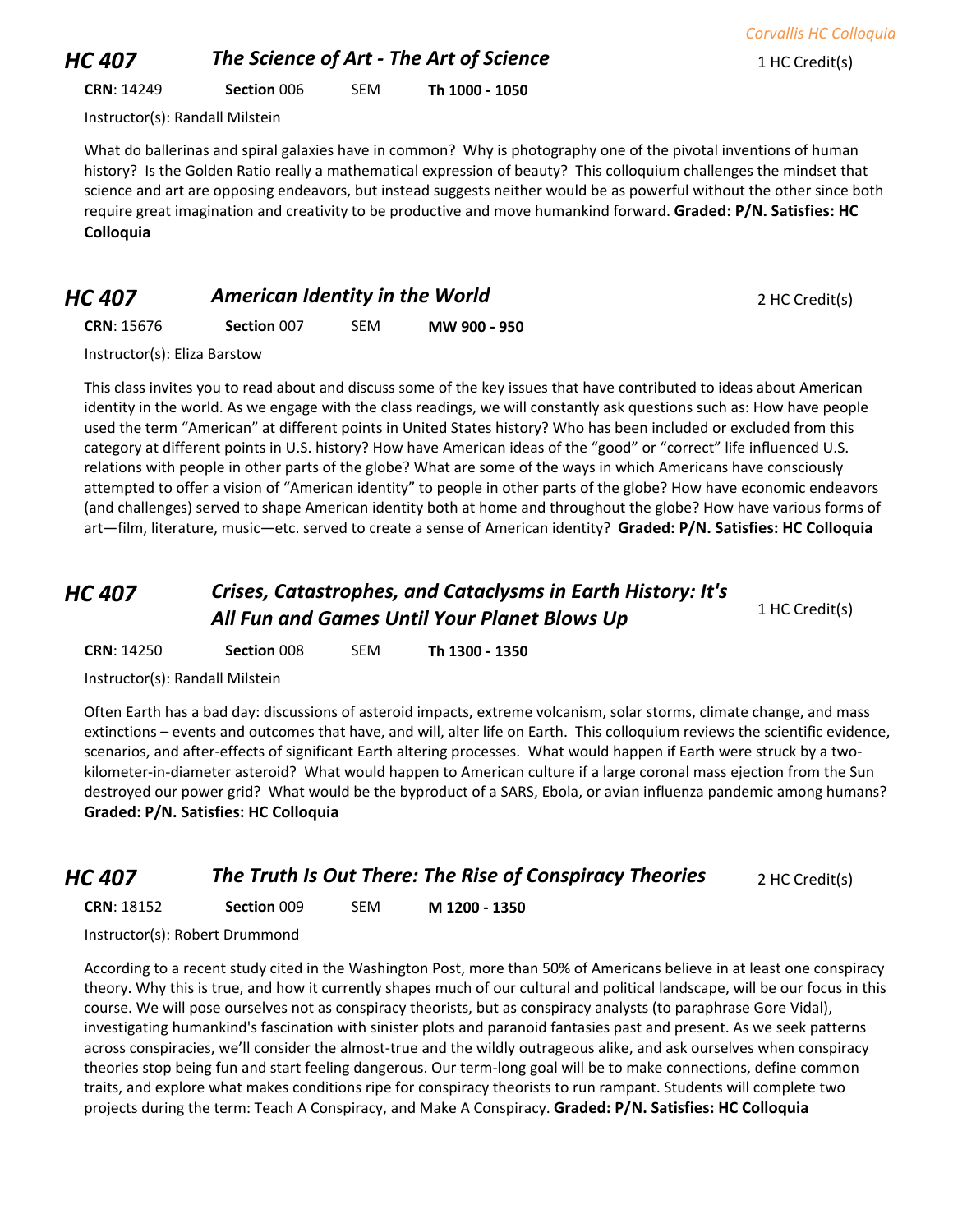## *HC 407 Climate Change and Its Challenges: Responding with*  **Resilience in Community** 2 HC Credit(s)

**CRN**: 16416 **Section** 010 SEM **Th 800 – 950**

**Required field trip during class meeting time.**

Instructor(s): Ken Winograd

How much do you think about climate change? Are you curious and/or concerned? If you would like to examine the perils and opportunities of climate change for you personally, this class offers an opportunity to reflect and learn about what scientists and theologians say is the greatest challenge for humankind, ever. Your personal response to climate change will be the point of departure in learning the ways that people, groups and societies are coping, adapting and even thriving with the challenges ahead. A portion of the class consists of an interactive workshop that 'equips us with tools to face the mess we're in and play our role in the collective transition…to a life-sustaining society.' You will be challenged to rethink your role as citizen 'in community' in a world reshaped by the changing climate. Other related topics we will address include environmental justice, peace literacy, the nature-human relationship, and social activism. Learning activities will include readings, discussion, a field trip, and group reflections. **Required field trip during class meeting time. Graded: P/N. Satisfies: HC Colloquia**

## *HC 407* **A Data Geek's Guide to the 2020 Elections 2 HC Credit(s)**

| <b>CRN: 19867</b> | Section 011 | <b>SEM</b> | T 1800 - 1950 |
|-------------------|-------------|------------|---------------|
|-------------------|-------------|------------|---------------|

Instructor(s): Andy Olstad

In this class we will watch, analyze, discuss, and generally back-seat-drive the 2020 presidential election (and its media coverage from a data-oriented perspective). This class is partly inspired by John Allen Paulos's *A Mathematician Reads the Newspaper* and Nate Silver's *The Signal and the Noise*. Half of each weekly class period will be spent on a fun and fast introduction to statistical concept or data tool and the other half following the current events of what I expect will be a tumultuous fall. There are no particular mathematical or Political Science prerequisites, and the tools might vary based on what happens in the course of the election: expect topics like sampling and selection, poll averaging, prediction markets… but if there's a meaningful third party candidate, game theory and spoiler effects would fit there too. I'm very much not a political expert, but I'm a fan of statistically-oriented analyses of politics and "data journalism," notably fivethirtyeight.com and many other places besides. Discussion and outside reading from the presidential horserace will be central. If you are- or want to be- a political news addict from the right, left, or center this class is for you! **Graded: P/N. Satisfies: HC Colloquia**

| <b>Exploring the Oceans, Then and Now</b><br><b>HC 407</b> |                    |     | 1 HC Credit(s) |  |
|------------------------------------------------------------|--------------------|-----|----------------|--|
| <b>CRN: 17276</b>                                          | <b>Section 012</b> | SEM | T 1300 - 1350  |  |

Instructor(s): Holly Campbell

This course explores the exciting evolution of interdisciplinary oceanography. Focusing on the past century, we will trace the highlights of technological advances, marine science (chemistry, physics, biology, mapping and bathymetry) the contributions of women to the field, and the human dimensions of economics, ethics, world politics and competition. Guest experts from Oregon State University and the Pacific Northwest will share their perspectives. **Graded: P/N. Satisfies: HC Colloquia**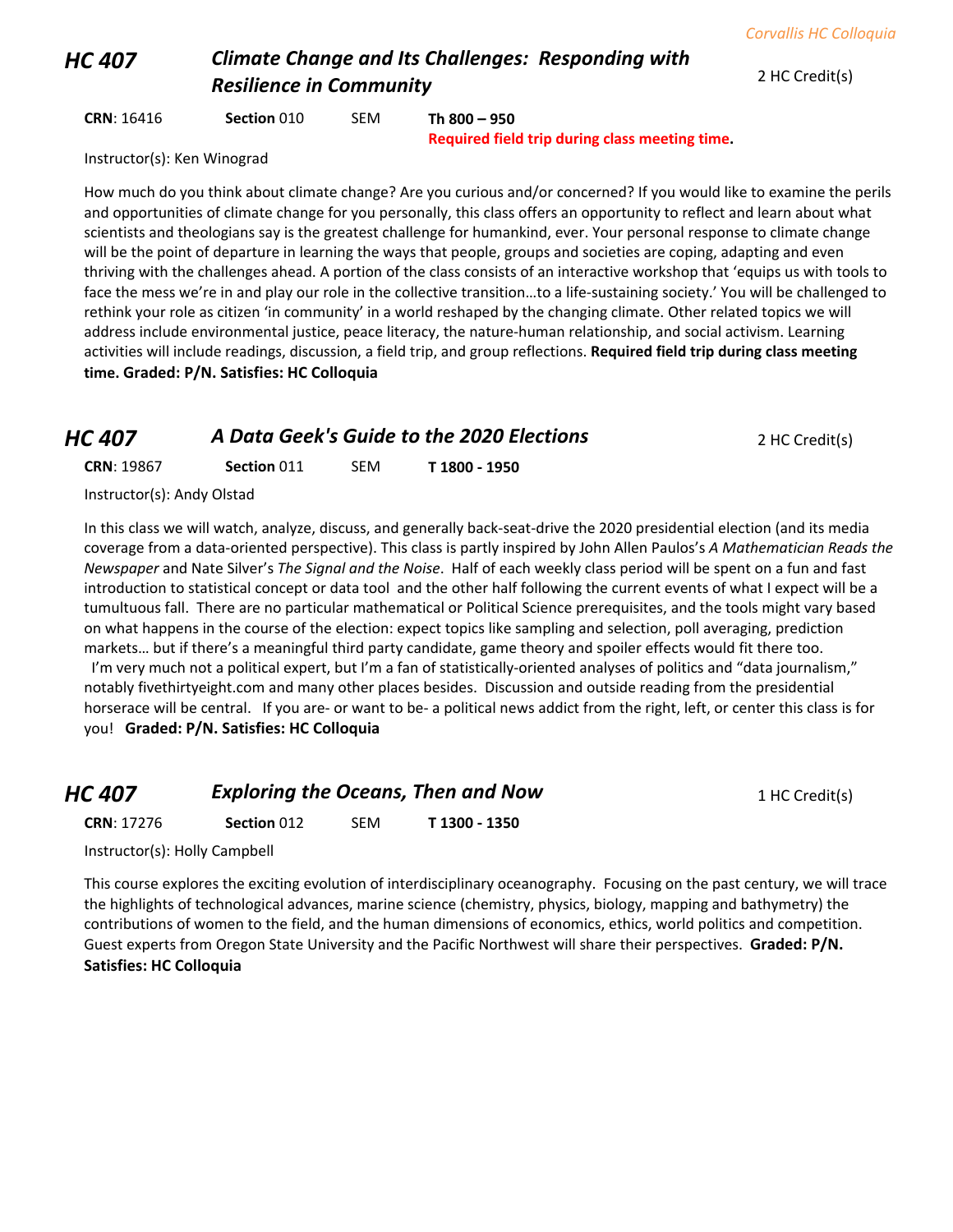**CRN**: 15677 **Section** 013 SEM **M 1600 - 1750**

Instructor(s): Ray Tricker

This course will provide students with opportunities to compare, contrast, analyze and form conclusions about drug use, misuse and abuse from a global perspective in selected countries in comparison with the United States. **Graded: P/N. Satisfies: HC Colloquia**

#### *HC 407* **Coaching for Youth Programs 1 HC Credit(s) 1 HC Credit(s)**

**CRN**: 19868 **Section** 014 SEM **Th 1100 - 1150**

Instructor(s): Karen Swanger & Gabrielle Schmit

This course focuses on developing the skills necessary to work with youth in any setting! Instruction is based on the model of Positive Youth Development and the research surrounding it. Positive Youth Development focuses on building relationships with youth by increasing confidence, developing character and life skills competence, by showing and developing compassion, and most importantly by creating connections. Students will learn to impact the social and emotional growth of any youth they interact with now and in their future careers. Students will have the opportunity to work with youth in a positive youth development setting and develop lesson plans during the course. They will develop applicable skills to working with youth in sport and recreation such as written and oral communication skills, planning and organization, and project and lesson management. Topics will include Positive Youth Development, identity development, growth mindset, communication skills, classroom management, game and lesson design, and so much more! This course is meant for anyone that wants to be a coach or teacher in the future, or who wants to work with youth in any capacity, including in the medical field, schools, and the community. **Satisfies: HC Colloquia**

| HC 407            | <b>Humanizing Science</b> |     |               | 1 HC Credit(s) |
|-------------------|---------------------------|-----|---------------|----------------|
| <b>CRN: 15678</b> | Section 016               | SEM | T 1100 - 1150 |                |

Instructor(s): Paul Lorenzini

This colloquium will explore the historic tension between the sciences and the humanities. Some have said there is a gap between the two that is so wide they can be called "two cultures," separated by "a gulf of mutual incomprehension, sometimes hostility and dislike, but most of all a lack of understanding." Many believe advances in science will liberate humanity, while others counter that science has a dark side which is dehumanizing. At stake is the critical role of science for informing future public policies. We will seek to understand the source of these divisions by exploring historic trends in Western thought, from the scientific revolution during the Enlightenment, to the romantic backlash in the early 19th century, to the evolution of these two bodies of thought up to and including our modern era. Our goal will be to show how these divisions express themselves today and find a common ground between them. **Graded: P/N. Satisfies: HC Colloquia**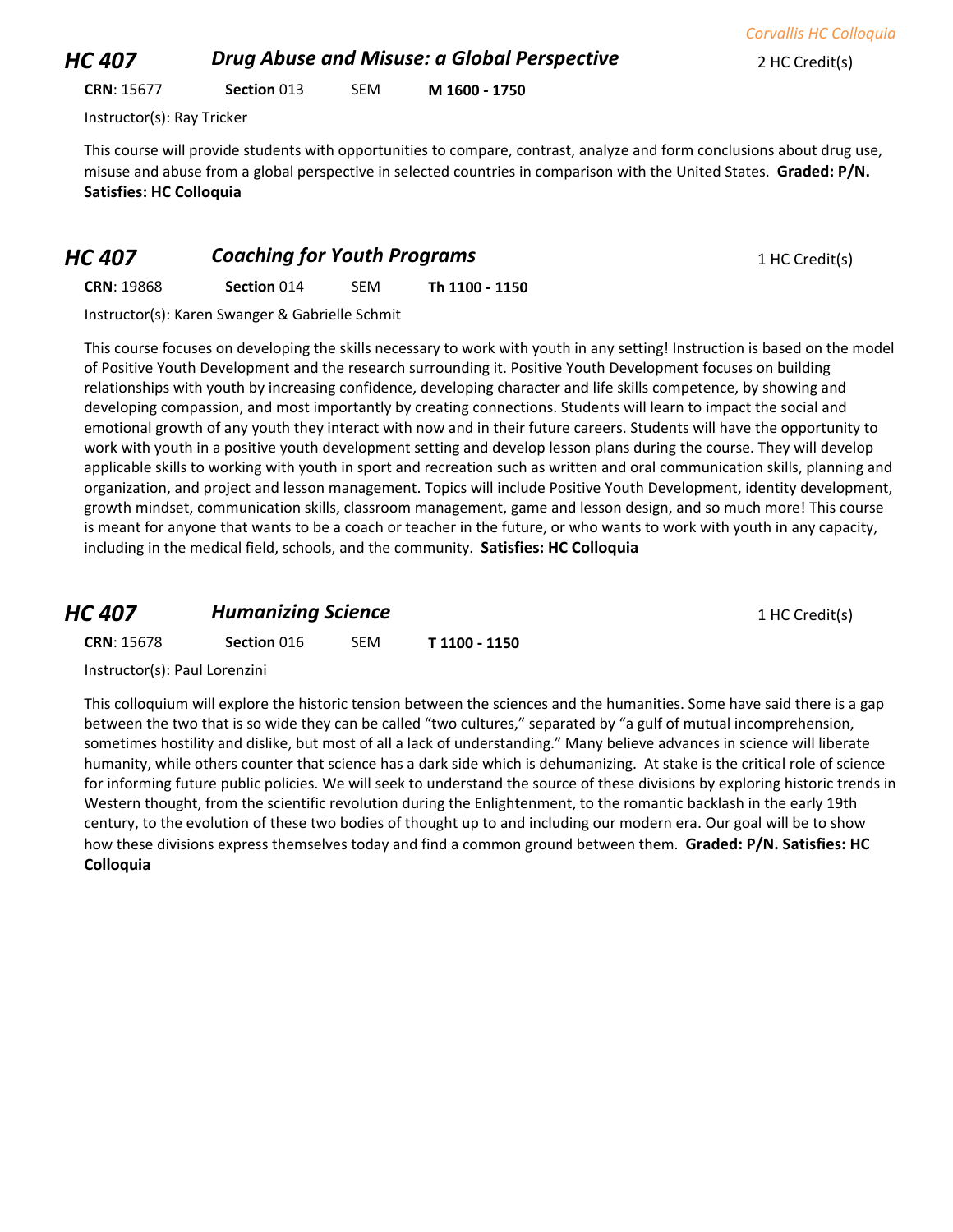## *HC 407* **Dawn of the Anthropocene** 1 HC Credit(s)

**CRN**: 15285 **Section** 017 SEM **Th 1400 - 1450**

Instructor(s): Jacob Hamblin

We grew up believing that "geological time" and "human history" were quite distinct, with one extending across ages beyond imagination and the other occurring as a tiny blip. But in recent years, scientific findings about the lasting effects of climate change, deforestation, ocean acidification, and other human-caused natural changes have led us to a new realization: we now live in an era of the earth's history that is defined by human influence. How has this changed the ways we look at the world around us? Does it require a new brand of ethics? Does it make us rethink our own history? Does it direct our imagination? In this course we will explore the environmental arts and humanities to confront the ways our culture responds to living in an age we did not intend, yet is of our own making. **Graded: P/N. Satisfies: HC Colloquia**

| HC 407            | <b>Fur, Feathers and Fire: Wildlife Persistence in Fire-Prone</b> |            |                                             | 1 HC Credit(s) |
|-------------------|-------------------------------------------------------------------|------------|---------------------------------------------|----------------|
|                   | <b>Forests</b>                                                    |            |                                             |                |
| <b>CRN: 18155</b> | Section 018                                                       | <b>SEM</b> | Th 1700 - 1750                              |                |
|                   |                                                                   |            | Meets weeks 1-5 only, with required all-day |                |
|                   |                                                                   |            | field trip Saturday, October 10th 2020.     |                |
|                   |                                                                   |            | <b>FIELD TRIP CANCELLED DUE TO COVID-19</b> |                |
|                   |                                                                   |            |                                             |                |

Instructor(s): Brenda McComb

In addition to reading and discussing several recent journal articles on the effects of fire on forests and habitat for species, we will visit sites of past wildfires and prescribed fires in the Oregon Cascades and discuss the effects of these fires on birds and mammals. Discussions in the field and in the classroom will be enhanced by each student's research into effects of fire on a species of their choice. **Meets weeks 1-5 only, with required all-day field trip Saturday, October 10th 2020. Course Fee: \$9. Graded: P/N. Satisfies: HC Colloquia**

| HC 407                          | <b>Science of Science Fiction</b> |     |               | 1 HC Credit(s) |
|---------------------------------|-----------------------------------|-----|---------------|----------------|
| <b>CRN: 15893</b>               | Section 019                       | SEM | T 1000 - 1050 |                |
| Instructor(s): Randall Milstein |                                   |     |               |                |

The good, the bad, the inventive, and the absolutely awful examples of "science" portrayed in science fiction films, television shows, comic books, and literature. Aliens, light sabers, space battles, gravity drives, warp speed, laser beams, star gates, and worm holes; what's real, what's a possibility, what's speculation, and what is impossible. **Graded: P/N. Satisfies: HC Colloquia**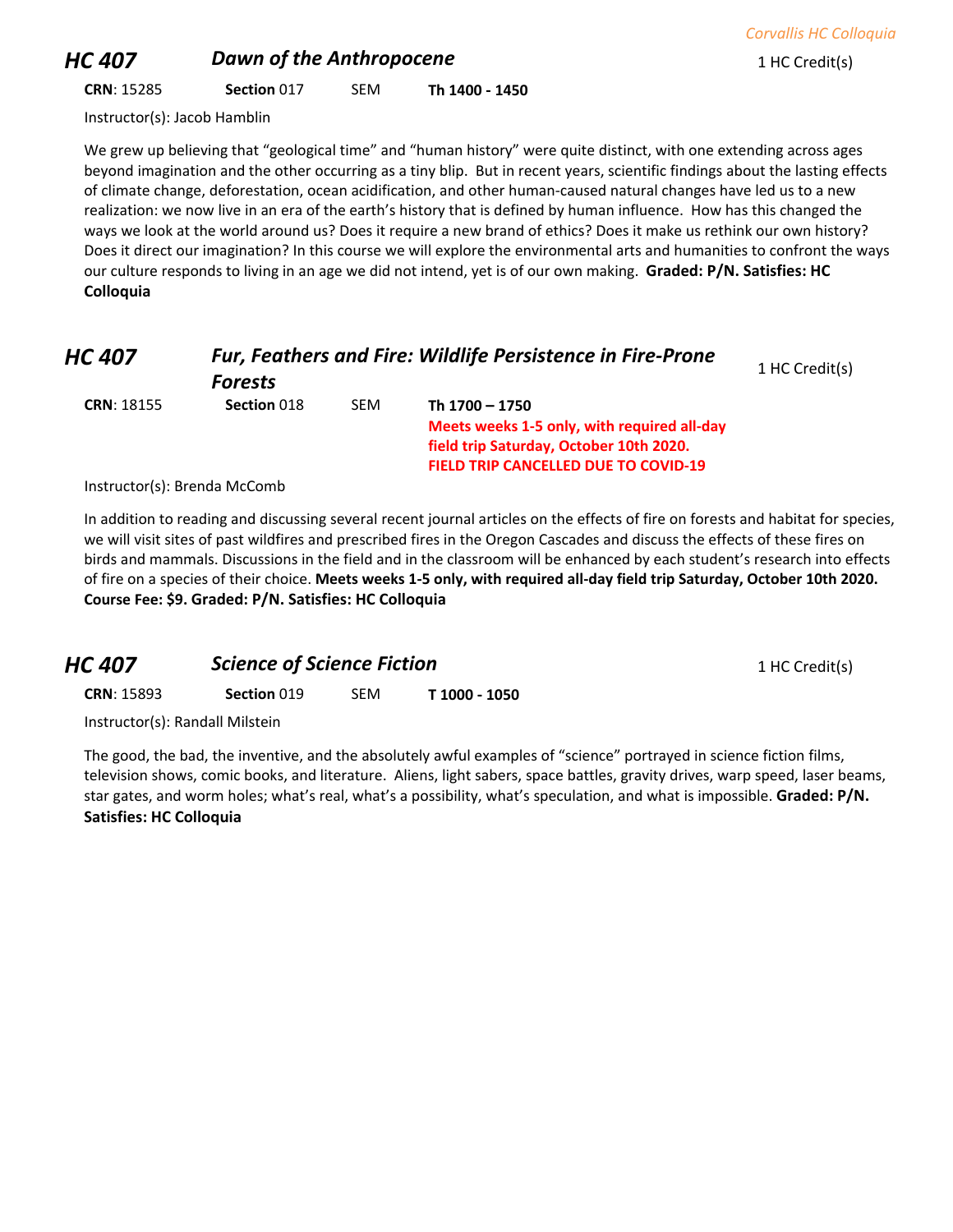| <b>Corvallis HC Colloquia</b> |  |  |
|-------------------------------|--|--|
|                               |  |  |

*HC 407* **Diagnosis, Stat: An Introduction to Clinical Diagnostics** 1 HC Credit(s)

**Choose one option below, not both**

| <b>CRN: 19869</b> | <b>Section 020</b> | <b>SFM</b> | Th 1600 - 1750 Meets weeks 1-5 only.  |
|-------------------|--------------------|------------|---------------------------------------|
| OR                |                    |            |                                       |
| <b>CRN: 20364</b> | Section 041        | <b>SFM</b> | Th 1600 – 1750 Meets weeks 6-10 only. |

Instructor(s): Vincent Remcho

Are you curious about what happens to that blood sample that is drawn when you make a visit to the doctors' office? Interested in what kinds of information a CBC, or complete blood count, provides to the medical professionals on whom we rely for advice on how to lead our most healthy, productive lives? A majority of people and domestic animals - will at some point in time have a blood sample drawn for the purpose of clinical analysis. In addition to the CBC, many other kids of medical diagnostics can be run, and samples other than blood can be used for diagnostic purposes as well. This course will equip you to better understand and interpret the results of common diagnostic assays and will teach you how several of these assays work. Class will meet once per week, and you will invest 1-2 hours per week of additional time on your own schedule, consisting of some reading from materials provided to you. Class time will be invested in presentation and discussion of modern methods of clinical analysis. If you are interested in a career in pharmaceutical sales, health care/hospital administration, medicine (human or animal), health related science (chemistry, biology, biochemistry, medical device development), or simply curious about what happens when that sample disappears behind that door, this colloquium is a good fit for you. Your grade in the course will be based on participation. **Possible field trip, date TBD. Graded: P/N. Satisfies: HC Colloquia**

## *HC 407 Vampires, Race, and Gender* **2 HC Credit(s) 2 HC Credit(s)**

**CRN**: 17103 **Section** 021 SEM **MW 1600 - 1650**

Instructor(s): Jonathan Kaplan & Benita Blessing

Vampires are more than characters in scary stories. Together, we will explore the ways in which vampires tell us who we are, and who we fear. Our sources will include novels, vampires in history, films, and even literature from self-identifying vampires today. Using an interdisciplinary approach, we will engage with the ways in which vampire stories interact with issues of race, ethnicity, gender, and sexuality. Students will regularly share their findings with the colloquium about vampires and their meanings, and create a final poster on a topic related to these issues, to be shared in a "postersession" with the class. **Satisfies: HC Colloquia**

## *HC 407 Illegitimate Music: Improvisation and Original*  **Instrumentation** 2 HC Credit(s)

**CRN**: 19872 **Section** 023 SEM **W 1000 - 1150**

Instructor(s): John Campbell

In this course, we'll explore the creative and expressive possibilities offered by "illegitimate music": music produced without regard to genre or formal conventions, often improvised and performed in nonprofessional settings. We'll study examples of such music, and we'll perform original music on self-made instruments in small group contexts. Here "illegitimate" does not have a negative connotation; it simply denotes musical expression not sanctioned by the music academy or the entertainment industry. Thus this is a course for the "untrained" (although formally trained musicians are certainly welcome to participate): it is not a course in music theory or composition. This course does not regard music as a product, but rather emphasizes music as process and permission for free and authentic expression. Anyone who desires to create original music can participate. **Graded: P/N. Satisfies: HC Colloquia**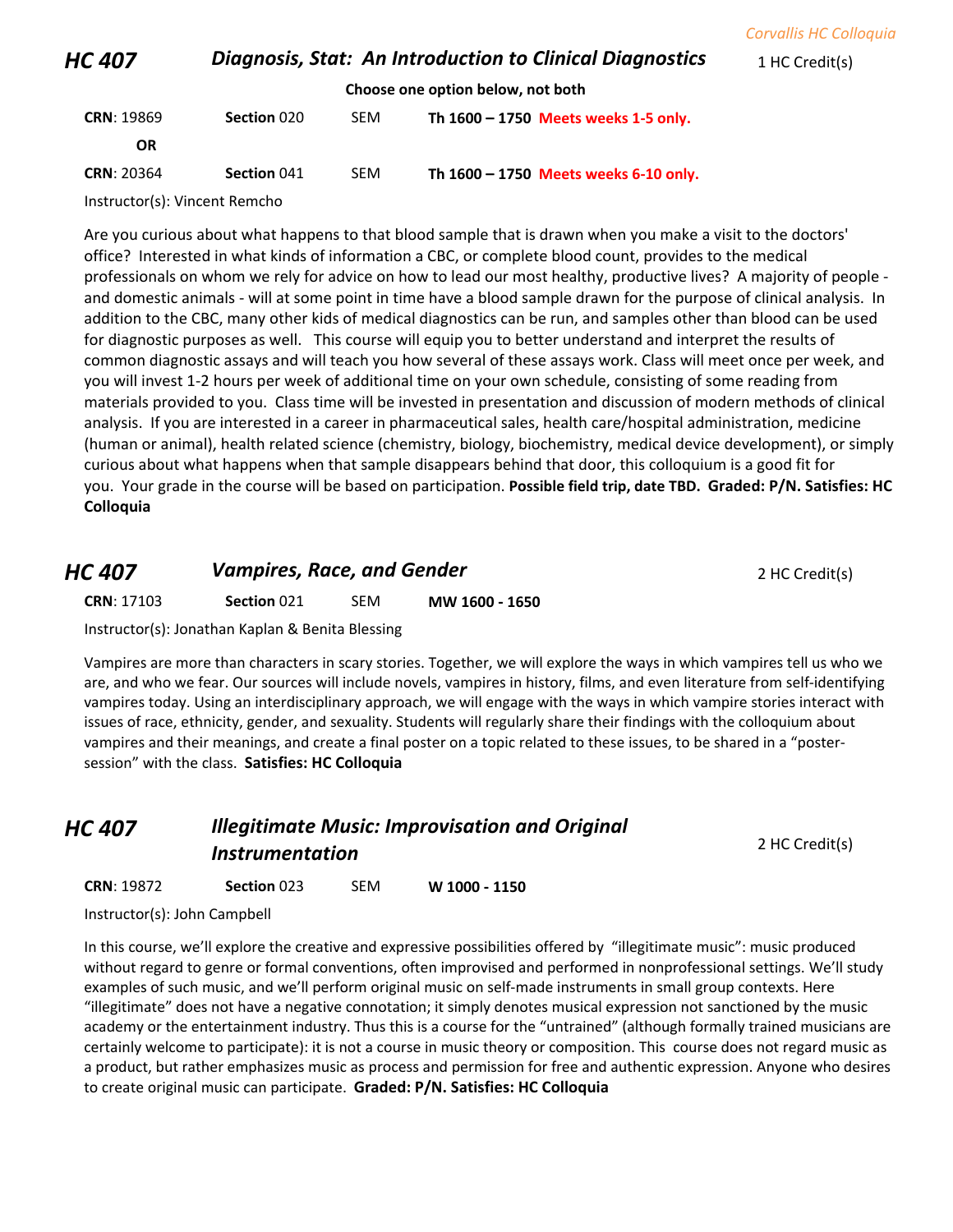*HC 407 "One Smalle Ladleful:" The Poetry of Hunger* 1 HC Credit(s)

**CRN**: 18157 **Section** 024 SEM **T 1200 – 1350**

**Meets weeks 6-10 only**

Instructor(s): Hiram Larew & Dr. Stella Coakley & Lynda Ciuffetti

Examines both historical and current hunger trends as well as the power of poetry to address social concerns, including hunger. Then, analyzes a number of poems written about hunger for their various modes of addressing the issue. Students are invited (not required) to write poems that are, in part, drawn from a field trip visit to the OSU Food Pantry. Students are also expected to plan an anti-hunger activity on campus or elsewhere that involves poetry; because of colloquium's duration, implementing the activity is highly encouraged but not required. **Meets weeks 6-10 only. Graded: P/N. Satisfies: HC Colloquia**

#### *HC 407* **Science, Ethics and Star Trek** 1 HC Credit(s)

**CRN**: 18158 **Section** 025 SEM **Th 1500 - 1550**

Instructor(s): Diana Rohlman

"What you're doing isn't self-defense. It's the exploitation of another species for your own benefit. My people decided a long time ago that that was unacceptable, even in the name of scientific progress." Captain Kathryn Janeway, Starfleet. To this day, while we have the ability to clone animals (and therefore humans), the ethical and moral ramifications have tempered many scientific advances. The fictional universe of Star Trek often explores the nexus of advanced technologies and the resultant ethical considerations. This class will use episodes from the Star Trek universe, paired with real-life case studies, to delve into the seen and unforeseen consequences of science and medicine. We will go where few have gone before, using Star Trek as a lens to understand the role of ethics in biological and clinical research, and medical ethics. Engage! **Satisfies: HC Colloquia**

*HC 407* **Life - The Biosphere Through Space and Time** 2 HC Credit(s)

**CRN**: 19876 **Section** 026 SEM **M 1000 - 1150**

Instructor(s): Stephen Atkinson

Life is ancient, diverse and complex. My goal for this course is to give you an enhanced appreciation of the Earth's biosphere, at its many spatial and temporal scales. We will cover aspects of biology, ecology, parasitology, geology, astronomy and how these filter into our everyday human lives through the news media, science fiction and other genres. My other goal is to give you an introduction to different means of artistic expression, and demonstrate how you can convey scientific concepts in creative ways. If you don't have a science or art background - don't worry! Everyone is welcome, all activities will be demonstrated and materials supplied. This colloquium class should satisfy anyone who is curious about the living world in and around them, and wants to learn through assignments that involve a synthesis of science and art. **Graded: P/N. Satisfies: HC Colloquia**

## *HC 407* **Native American Perspectives 2 HC Credit(s) 2 HC Credit(s)**

**CRN**: 19877 **Section** 027 SEM **W 1200 - 1350**

Instructor(s): Samantha Chisholm Hatfield

Cultural awareness course from a Native American perspective using ethnomusicology and ethnographies. Course examines current life as a Native, and showcases Natives discussing what it's like to be Native in dominant society, the stereotypes they battled and what it took for them to "become" successful. Discussions of events, politics, Native lifestyles, and belief systems. Analysis of material outside of the class and finding examples that fit course discussions are expected. Involves activities designed to increase diversity awareness and what it's like to be a minority. **Satisfies: HC Colloquia**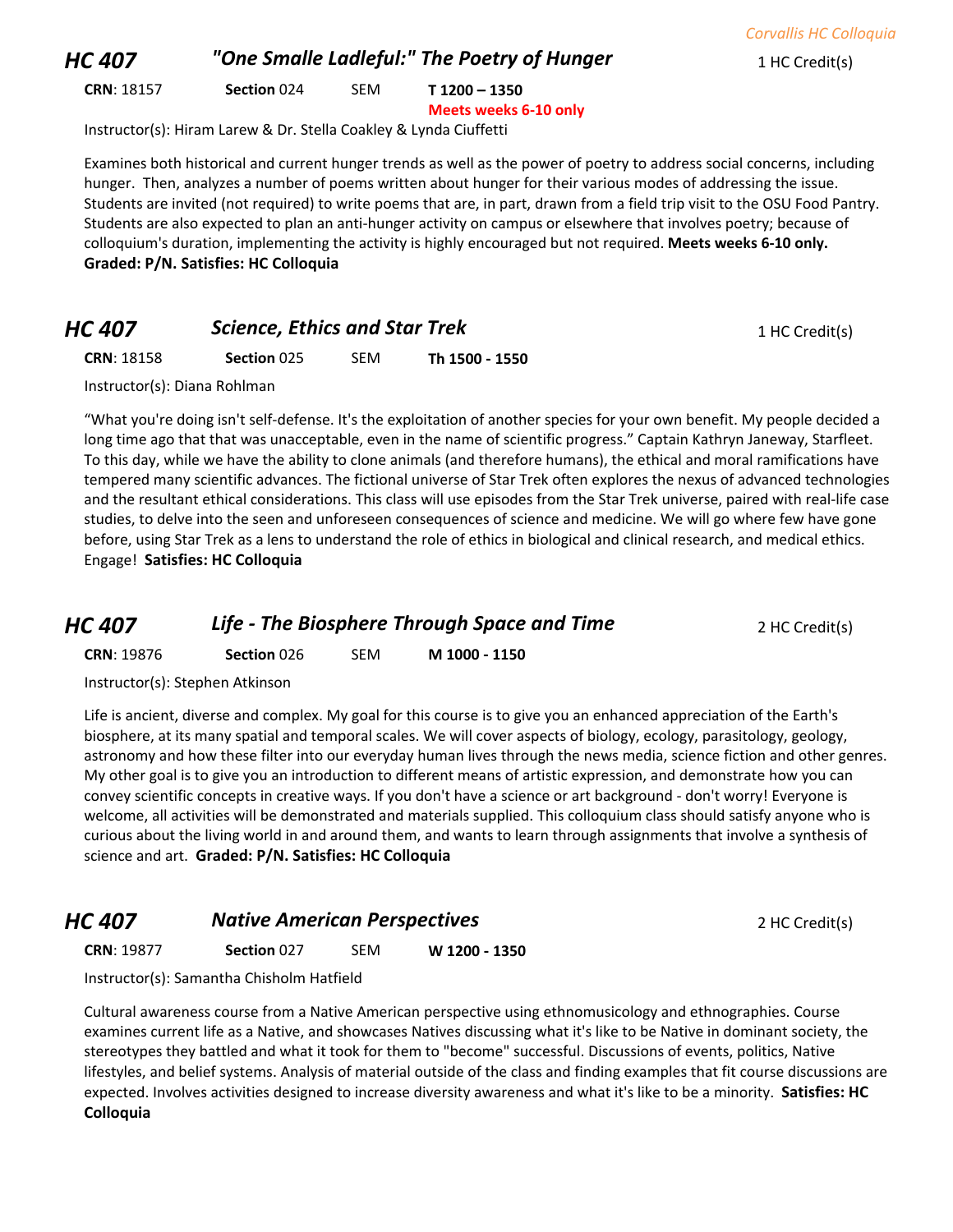## *HC 407* **Understanding the Robotics Revolution 2 HC Credit(s)**

**CRN**: 18160 **Section** 028 SEM **TTh 1200 - 1250**

Instructor(s): William Smart

The robots are coming! Should we be excited or worried? Should we fear our new metal overlords, or welcome them with open arms? This class will introduce students with no technical background to the underlying technologies that robots rely on. Students will learn about sensors (how robots see the world), actuators (how they affect the world), artificial intelligence (how they make decisions about what to do), and a range of other technologies used in robotics. They will also learn to think critically about the practical limitations of these technologies, and how these limitations affect the kinds of tasks that robots can do now, and will do in the future. At the end of the course, students will be able to evaluate the benefits and risks of this new emerging technology in a balanced way, based on a deep understanding of what's going on "under the hood," rather than based on the hype that often surrounds robotics. **Graded: P/N. Satisfies: HC Colloquia**

| HC 407 | "The Play's the Thing": A Survey of Theater | 1 HC Credit(s) |
|--------|---------------------------------------------|----------------|
|--------|---------------------------------------------|----------------|

**CRN**: 15905 **Section** 030 SEM **F 1100 - 1150**

Instructor(s): Eric Hill

This class will introduce students from any major/background/field of interest to an array of exciting and groundbreaking drama. We will be looking at everything from Aristophanes' ancient Greek comedy *Lysistrata* (where the women withhold sex from their husbands until they promise to cease fighting the Peloponnesian War), to Shakespeare, to Tony Kushner's *Angels in America* (that covers the AIDS epidemic during the Reagan years, Mormonism, McCarthyism, and the supernatural). Be prepared to explore live theater in a variety of ways. Whether you're a thespian, avid theater goer, or just interested in exploring live theater from a variety of perspectives, this course is for you! **Graded: P/N. Satisfies: HC Colloquia**

| <b>HC 407</b>     | <b>Robots and Romance</b> |            |               | 2 HC Credit(s) |
|-------------------|---------------------------|------------|---------------|----------------|
| <b>CRN: 14717</b> | <b>Section 031</b>        | <b>SEM</b> | W 1600 - 1850 |                |

Instructor(s): Gilad Elbom

This seminar will examine notions of love and romance in science-fiction cinema, paying attention to the various ways in which speculative movies envision close encounters of the intimate kind. Is there room for passion, lust, rejection, heartbreak, instant attraction, emotional turmoil, and other arguably outmoded concepts in a future world marked by scientific precision, technological perfection, and precalculated compatibility? Is there room for impure thoughts, the erotic imagination, and the inherently confusing nature of romantic relations in flawlessly controlled environments? Is it possible to engage in intimate contact with nonhuman entities: computers, robots, cyborgs, androids, or other intelligent machines? We will try to develop our ideas through questions about genre, design, narrative strategies, gender relations, human-computer interaction, artificial intelligence, utopia and dystopia, and other related themes. We will read some relevant literature, to be posted on Canvas, and address our movies from multiple perspectives and approaches: social, political, historical, psychological, technological, theological, and so on. **Graded: P/N. Satisfies: HC Colloquia**

*Corvallis HC Colloquia*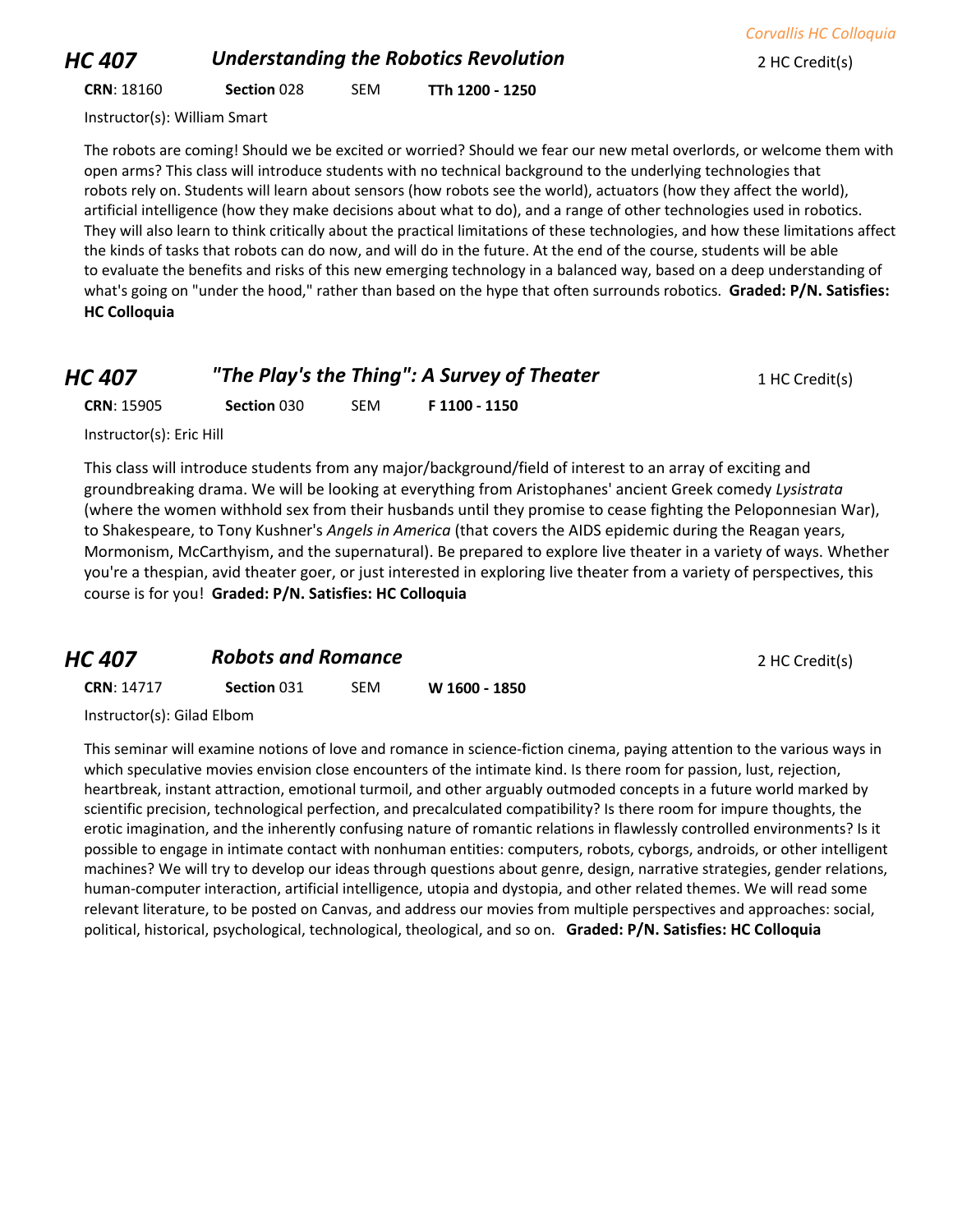## *HC 407 Gender, Sexual Politics, and Music: Case Studies in Musical Identity and Representation* 1 HC Credit(s)

**CRN**: 17200 **Section** 032 SEM **F 1200 – 1350 Meets weeks 1-5 only**

Instructor(s): Kimary Fick

This course aims to participate in the discourse on the inequity and discrimination experienced by women and members of the LBGTQ community in music. Students will examine key literature in music and gender studies that identifies theories, methodologies, and key concepts. Each weekly meeting will be devoted to applying these methods through case studies across the history of western music to today. Topics include an examination of the different cultural conditions in which women made music, the influence of women on the musical world and the surviving canon, music and identity formation, and representations of women and sexuality both on the historical stage and in contemporary popular music. Through this course students will develop a deep understanding of issues surrounding gender and music studies and form a personal viewpoint on addressing these topics as related to modern culture and society. **Meets weeks 1-5 only. Graded: P/N. Satisfies: HC Colloquia**

## **HC 407 Adaptation for the Stage 2 HC Credit(s) 2 HC Credit(s)**

**CRN**: 17201 **Section** 033 SEM **MW 1300 - 1350**

Instructor(s): Elizabeth Helman

This course is a hands-on workshop where students will develop existing literary material for the stage. Students will explore the basic elements of creating "stageable" dramatic works including characterization, structure, conflict, perspective, setting, and plot. Projects include the development of several short adaptations based on class prompts, the adaptation of a historical account, an adaptation of the student's choosing, and participation in a class showcase. In this setting students will read and critique each other's work and participate in an editing process. **Satisfies: HC Colloquia**

| HC 407 | <b>Disruptive Innovation: Can You Disrupt from Within?</b> | 1 HC Credit(s) |
|--------|------------------------------------------------------------|----------------|
|        |                                                            |                |

| <b>CRN</b> : 16693 | Section 034 | SEM | M 1400 - 1550               |
|--------------------|-------------|-----|-----------------------------|
|                    |             |     | <b>Meets weeks 1-5 only</b> |

Instructor(s): David King

Join this discussion about what makes innovation disruptive, why it is important to how change occurs, and how you can apply these ideas in your future careers. The concept of disruptive innovation was coined by Clayton Christensen, from the Harvard Business School. He has documented disruptive Innovation in corporate environments for more than 20 years. If you want to become a true disrupter, this is a good place to start. The colloquium will include a variety of readings, video assignments, class discussions, and will conclude with your own innovation design project. **Meets weeks 1-5 only. Graded: P/N. Satisfies: HC Colloquia**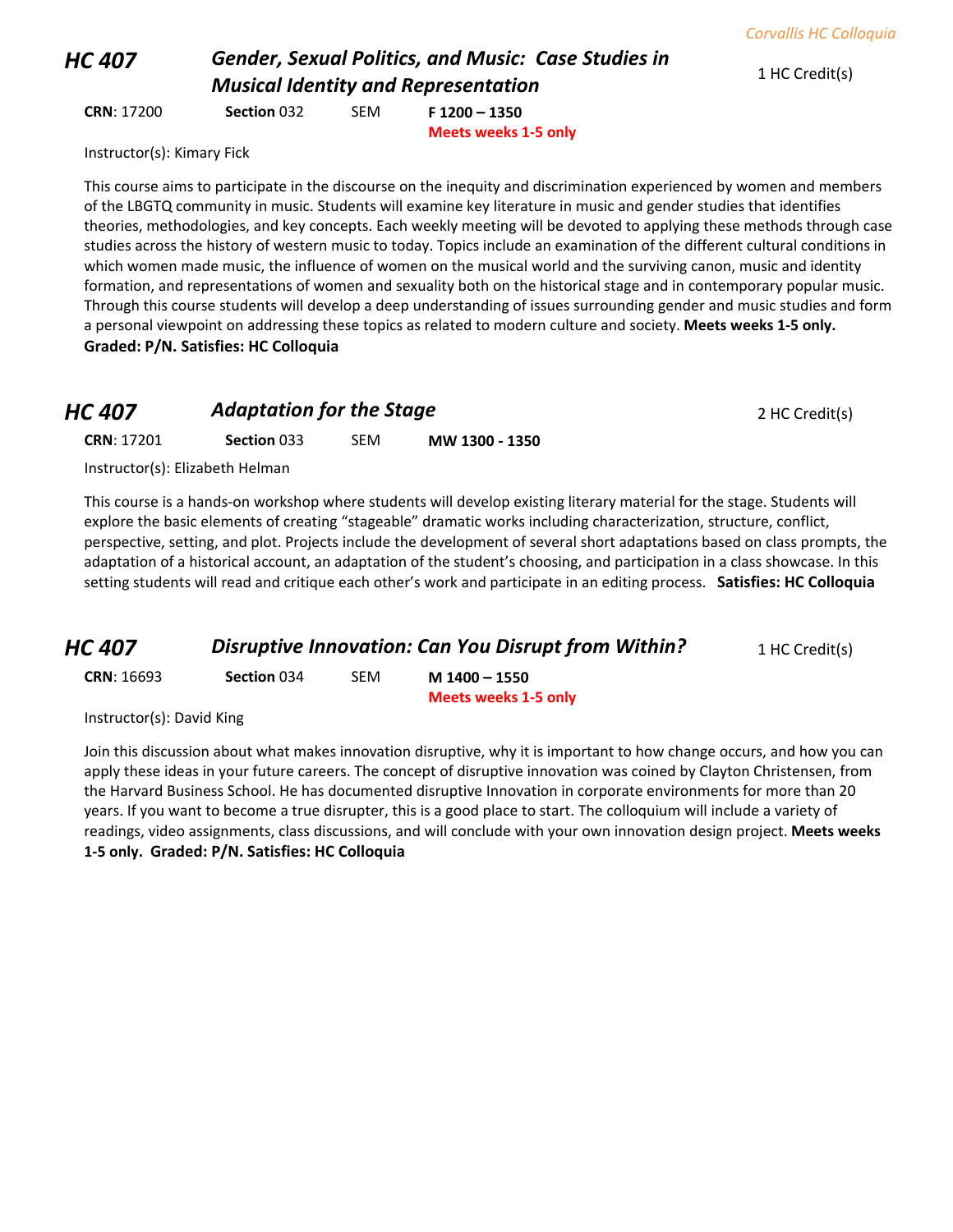**CRN**: 19878 **Section** 035 SEM **TTh 800 – 950 Meets weeks 1-5 only**

Instructor(s): Marta Kunecka

We all have a desire to be happy. Is human need for happiness causing us to suffer while looking for an unobtainable illusion or is this desire substantial and necessary to live a fulfilled life? What is it that we are looking for ? What, in fact, is happiness—can it even sustain a definition? In this course students will immerse themselves in the wisdom of some of the greatest philosophers, and search for answers which can become guidelines for life. By closely examining the thought of a few chosen Western and Eastern thinkers as well as analysis of studies emerging from the field of positive psychology, students will explore and brainstorm different ideas of happiness in order to find its essence. The course will be based on analysis of the texts and vibrant class discussions. It will also allow students to get involved in the experiential learning process by asking to immerse themselves in the creative processes which will include introspection and mapping their state of happiness throughout the course as well as getting involved in practical activities that enhance their own state of mind such as gratitude, compassion etc. **Meets weeks 1-5 only. Graded: P/N. Satisfies: HC Colloquia**

| HC 407            | <b>Resilience, the Personal and the Political</b> | 2 HC Credit(s) |                                              |  |
|-------------------|---------------------------------------------------|----------------|----------------------------------------------|--|
| <b>CRN: 19881</b> | Section 036                                       | <b>SFM</b>     | T 1600 - 1750                                |  |
|                   |                                                   |                | Optional field trip, date will be worked out |  |
|                   |                                                   |                | with students who enroll.                    |  |

Instructor(s): Mary Carmel Finley

Resilience, the Personal and the Political, explores the responsibilities of citizens to the ecosystem in which we live. We will read The Blue Mind, about how we feel empowered when we are around water. We will look at the evolution of the concept of resilience within the arts, the sciences, and the social sciences. Students will map their knowledge network and journal about the disturbances in their own lives. Activates will include a field trip to the Hatfield Marine Science Center and participation in collecting data on species in the estuary. The final project will be to depict your personal ecosystem. **Optional field trip, date TBD. The instructor will work with students who enroll to choose a date for the field trip. There will be an alternative assignment for the students who cannot attend the field trip. Graded: P/N. Satisfies: HC Colloquia**

## *HC 407 Imaging the Universe* **1 HC Credit(s) 1 HC Credit(s)**

**CRN**: 18857 **Section** 038 SEM **M 1700 - 1750**

Instructor(s): Tom Carrico

The universe is far more than what our eyes can see. Using DSLR cameras (their own or borrowed from the school), students will go outside and image the night sky. They will learn various methods of image processing that will help tease out all available information. From there, the course will look at many of the resources available that will reveal more of the spectrum of the universe, including radio telescopes, orbiting observatories, and other novel techniques. There will be opportunities to look through solar telescopes, experience a local star party with a wide range of telescopes, and spend many evenings photographing the universe. **Graded: P/N. Satisfies: HC Colloquia**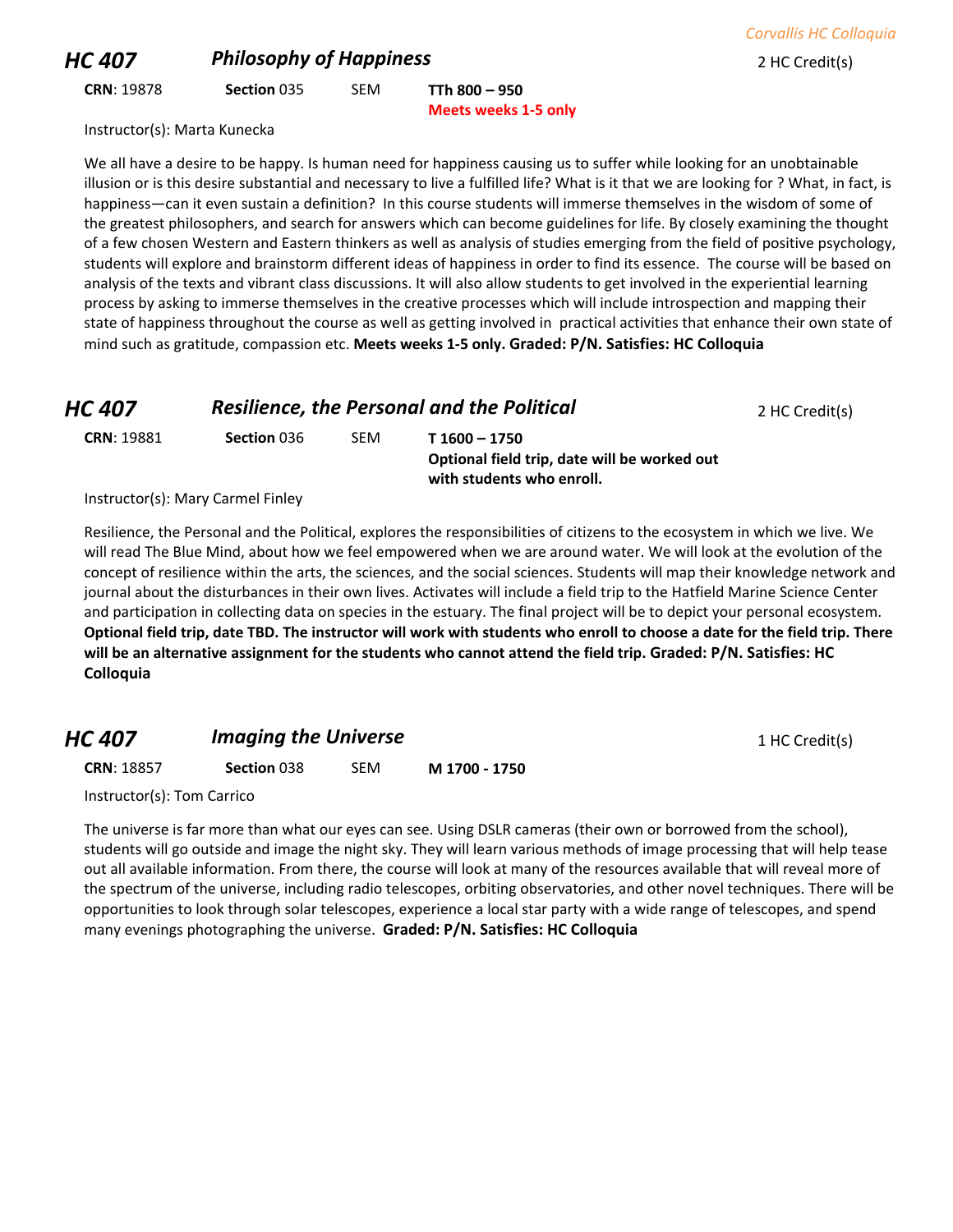## *HC 407 What Is Creativity?* 2 HC Credit(s)

**CRN**: 19882 **Section** 039 SEM **M 1400 - 1550**

Instructor(s): Jeremy Townley

When we think about creativity, most of us privilege art: painting, sculpture, literature, and film. If we think a little harder, we might include dance, opera, photography, symphonic music, and theater, among other highbrow art forms. Yet why do we usually confine notions of creativity to the fine arts? Don't popular art (graphic novels, Hollywood movies, pop music, public graffiti-murals), not to mention other domains (architecture, computer science, engineering, math, physics), demand similar types of creativity? Is it possible to generalize patterns of thought and/or behavior from one creative endeavor to another? We will explore these and other questions through readings and films by creative practitioners and scholars, in-class written reflections, small-group and class discussions, informal presentations, a short synthesis essay, and a final creative project. **Graded: P/N. Satisfies: HC Colloquia**

## **HC 407 Contemporary Questions Proportions** 2 HC Credit(s)

**CRN**: 19921 **Section** 040 SEM **W 1000 - 1150**

Instructor(s): Don Johnson

The Art of Conversation is one of the most valued aspects of our lives, particularly when all participants are willing to listen and participate with open minds. We are not required to agree on all thinking, but we ought to be willing to listen and broaden our knowledge. Even if we disagree, we should take a measure of learning from the conversation. My main goal in this seminar is for you to "think" and enjoy doing so.

Contemporary Questions initiate conversations which broaden our knowledge and expand our thinking. While using current news as a foundation for our conversations, we will also examine current news from its source and how it is perceived by ones personal beliefs and location. **Graded: P/N. Satisfies: HC Colloquia**

| HC 407            | <b>Road Trip to Nowhere: Hollywood Encounters the</b><br><b>Counterculture</b> |            |                | 2 HC Credit(s) |
|-------------------|--------------------------------------------------------------------------------|------------|----------------|----------------|
| <b>CRN: 20464</b> | Section 042                                                                    | <b>SEM</b> | Th 1600 - 1750 |                |

Instructor(s): Jon Lewis

The business of making movies in the sixties and seventies was characterized and complicated by an intellectual, spiritual, and political gap evinced not only between moviemakers and the moviegoing audience but as well between artists caught up in the times and a corporate establishment rather clinging to a studio system (its business model and mode of production) despite the clear markers of its collapse. Road Trip to Nowhere: Hollywood Encounters the Counterculture will focus on Hollywood moviemaking and (inevitably, as well) the larger American popular culture between 1967 and 1976. At stake will be an interdisciplinary cultural history encompassing film, TV, and other visual arts; music, and literature.

Weekly screenings to be selected from: *Monterey Pop* (Pennebaker, 1968), *Wild in the Streets* (Shear, 1968), *Easy Rider* (Hopper, 1969), Zabriskie Point (Antonioni, 1970), *Wanda* (Loden, 1971), *The Parallax View* (Pakula, 1974), and *Once Upon a Time in Hollywood* (Tarantino, 2019). **Satisfies: HC Colloquia**

## *HC 407* **Lady Detectives 2 HC Credit(s)**

**CRN**: 20105 **Section** 400 online

Instructor(s): Clare Braun

From Agatha Christie's Miss Marple to Kristen Bell's Veronica Mars, women have solved some of the dastardliest crimes of the detective genre both on the page and on the screen. We will look at a variety of texts and films featuring lady detectives—some very ladylike indeed, some decidedly not—to examine the cross-sections between gender and genre. How do these detectives use their performance of gender to solve mysteries? How do these stories challenge, reinforce, and/or complicate traditional notions of gender and crime? **This is an Ecampus course. Tuition rates for Ecampus courses are different than on-campus courses and can be found at ecampus.oregonstate.edu/services/tuition. Graded: P/N. Satisfies: HC Colloquia**

*Corvallis HC Colloquia*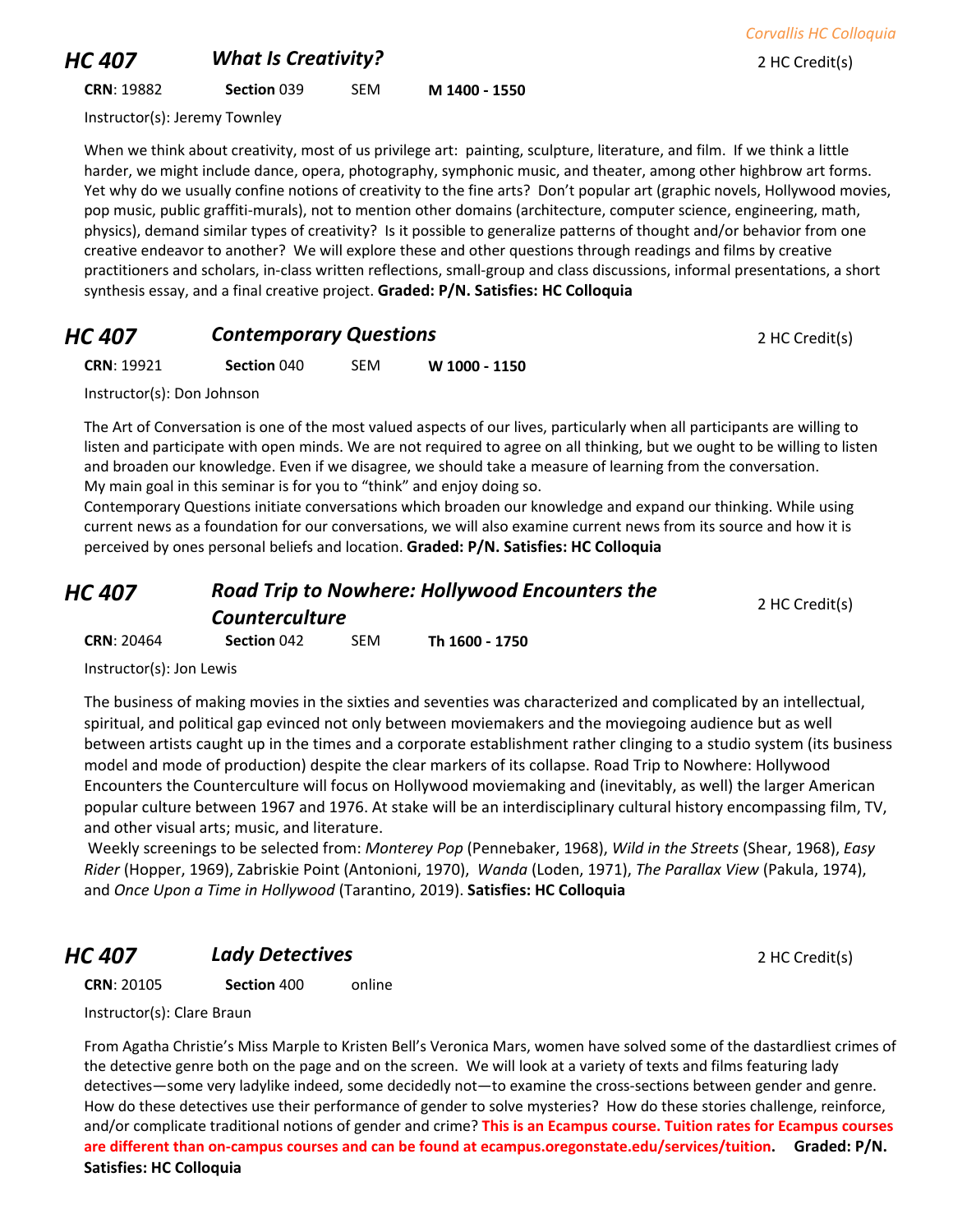#### *HC 407 / ENSC 407H Introduction to Traditional Ecological Knowledge*

*Choose either the ENSC 407H section OR the HC 407 section, not both.*

**HC 407 CRN**: 17542 **Section** 401 online **ENSC 407H CRN**: 17543 **Section** 400 online

Instructor(s): Samantha Chisholm Hatfield

The goal of this course is to understand Traditional Ecological Knowledge (TEK) and sustainability practices from a Native American perspective, focusing on the Pacific Northwest but also addressing other Tribes nationally. The emphasis will be on techniques the Siletz have implemented and continue utilizing, but we will also incorporate other techniques from tribal perspectives in local and national areas, as well as how these utilizations coincide with agencies on local, state, and federal levels. This class will focus on how state and federal guidelines, laws, and regulations affect and implement tribal policies and tribal members. This course promotes TEK as a viable sustainability technique and teaches students and community members about further understanding TEK, in cooperation through agencies and policies such as treaties and NAGPRA on Indigenous lands, traditional areas, and cultural practices. **This is an Ecampus course. Tuition rates for Ecampus courses are different than on-campus courses and can be found at ecampus.oregonstate.edu/services/tuition. Satisfies: HC Colloquia**

# **PH 407H The Mystery of Consciousness** 1 HC Credit(s)

**CRN**: 17105 **Section** 001 SEM **F 1400 - 1450**

Instructor(s): Albert Stetz

Think of all your loves and desires, all your memories and everything that makes you a unique individual existing through time. All this arises from your brain, three pounds of wrinkled grey meat. Operating at full capacity, it consumes about 12 watts of power, as much as a dim light bulb. How is this possible? The short answer is that we just don't know. Part of the problem is the brain's vast complexity. We have as many neurons as there are stars in the galaxy, as many dendrites as there are leaves on all the trees in the Amazon rain forest. There are some promising lines of investigation however. We understand the physiology of neurons and know, at least in outline, how vision comes about. There are computers with the architecture of neural nets that can perform some of the tasks of human intelligence. Functional MRI allows us to "see" where various thought processes take place in the brain. But philosophers have wrestled with the mystery of consciousness at least since Descartes in the 17th century. They have shown us, if nothing else, how subtle and difficult it is.

This is a subject that encompasses philosophy, neuroscience, computer science and physics. As such there is no one book that "tells you all about it." All the books on consciousness – and there are a lot of them – tell about the subject from the point of view of the writer's specialty. It is my goal in this course to give you a bird's eye view of the subject. To this end I will be giving a series of lectures on a wide range of material. You will be asked to write three brief essays over the course of the quarter on topics of your choice. **Satisfies: HC Colloquia**

2 HC Credit(s)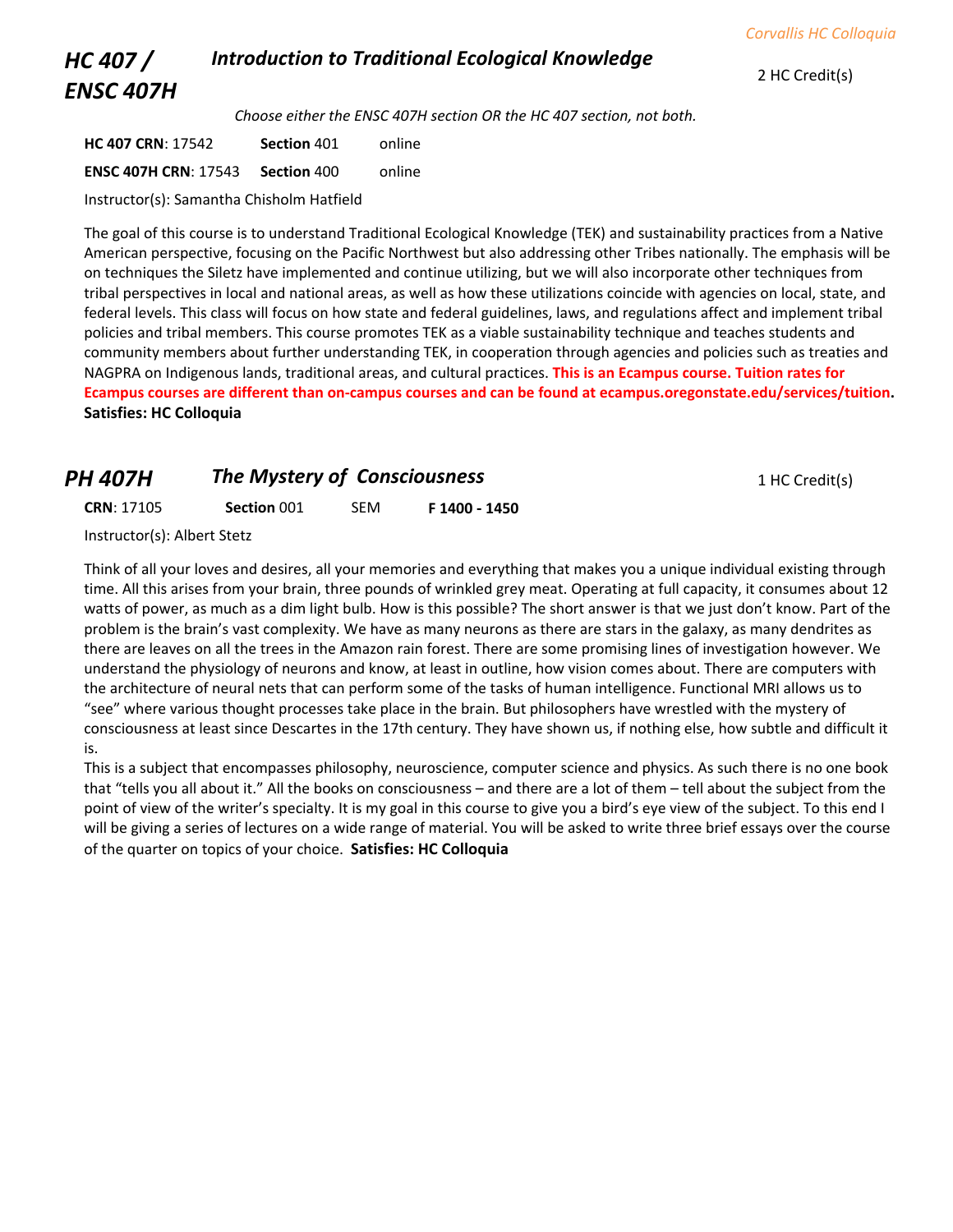# Fall 2020 Corvallis HC Electives

| BA 160H           | <b>B-Engaged</b> |            |                                                                                                                                                                      | 2 HC Credit(s)  |
|-------------------|------------------|------------|----------------------------------------------------------------------------------------------------------------------------------------------------------------------|-----------------|
|                   |                  |            | This course is shared with a section for COB Dean's Academy students.<br>Honors students should register for section 019 and choose either section 010, 012, or 014. |                 |
| <b>CRN: 15897</b> | Section 019      | REC.       | F0900 - 0950                                                                                                                                                         | Sandra Neubaum  |
|                   |                  |            | AND choose one LEC section                                                                                                                                           |                 |
| <b>CRN: 15898</b> | Section 010      | <b>LEC</b> | TTh 1100 - 1150                                                                                                                                                      | Katelyn O'Brien |
| <b>CRN: 15900</b> | Section 012      | <b>LEC</b> | TTh 1300 - 1350                                                                                                                                                      | Katelyn O'Brien |
| <b>CRN: 16443</b> | Section 014      | <b>LEC</b> | TTh 1400 - 1450                                                                                                                                                      | Katelyn O'Brien |
|                   |                  |            |                                                                                                                                                                      |                 |

Understand and accomplish college-level academic work and explore OSU resources and options that will enhance your college experience and success. Opportunity to connect with faculty and peers with common interests in a supportive learning environment. Recitation is common with non-honors (Recitation in this case is the main large meeting and the lectures are the small breakouts). **This course is shared with a section for COB Dean's Academy students. Honors students should register for section 019 and choose either section 010, 012, or 014. 2 out of the 3 OSU credits earned will count toward Honors College requirements.** RESTRICTIONS: For first-year business students only. **Satisfies: HC Elective**

#### **BA 211H Financial Accounting Example 2011** *Financial Accounting* 4 HC Credit(s)

**This course is shared with a section for COB Dean's Academy students. Honors students should register for section 001.**

| <b>CRN: 16322</b><br>Section 001 | <b>LEC</b> | TTh 0800 - 0950 |
|----------------------------------|------------|-----------------|
|----------------------------------|------------|-----------------|

Instructor(s): Terrence Blackburne

Accounting information from the perspective of external users, principally investors and creditors. Emphasis on the preparation and interpretation of financial statements, income recognition and determination, and asset valuation. **This course is shared with a section for COB Dean's Academy students. Honors students should register for section 001.** PREREQS: (MTH 111 OR MTH 241 OR MTH 251/251H) OR Placement Test MPT(24) OR Placement Test MPAL(060). RESTRICTIONS: Business majors/minors only. Sophomore standing required. **Satisfies: HC Elective**

#### **BA 281H Professional Development** 3 HC Credit(s)

**This course is shared with a section for COB Dean's Academy students. Honors students should register for section 001.**

**CRN**: 17528 **Section** 001 LEC **TTh 830 - 950**

Instructor(s): Kimberly Gratz

Designed to give students an early start on the process of career planning and development. The process involves thoughtful self-assessment, career exploration, planning and follow-through with preliminary employment strategies. **This course is shared with a section for COB Dean's Academy students. Honors students should register for section 001.** RESTRICTIONS: For Business majors/minors only. Minimum of sophomore standing required. **Satisfies: HC Elective**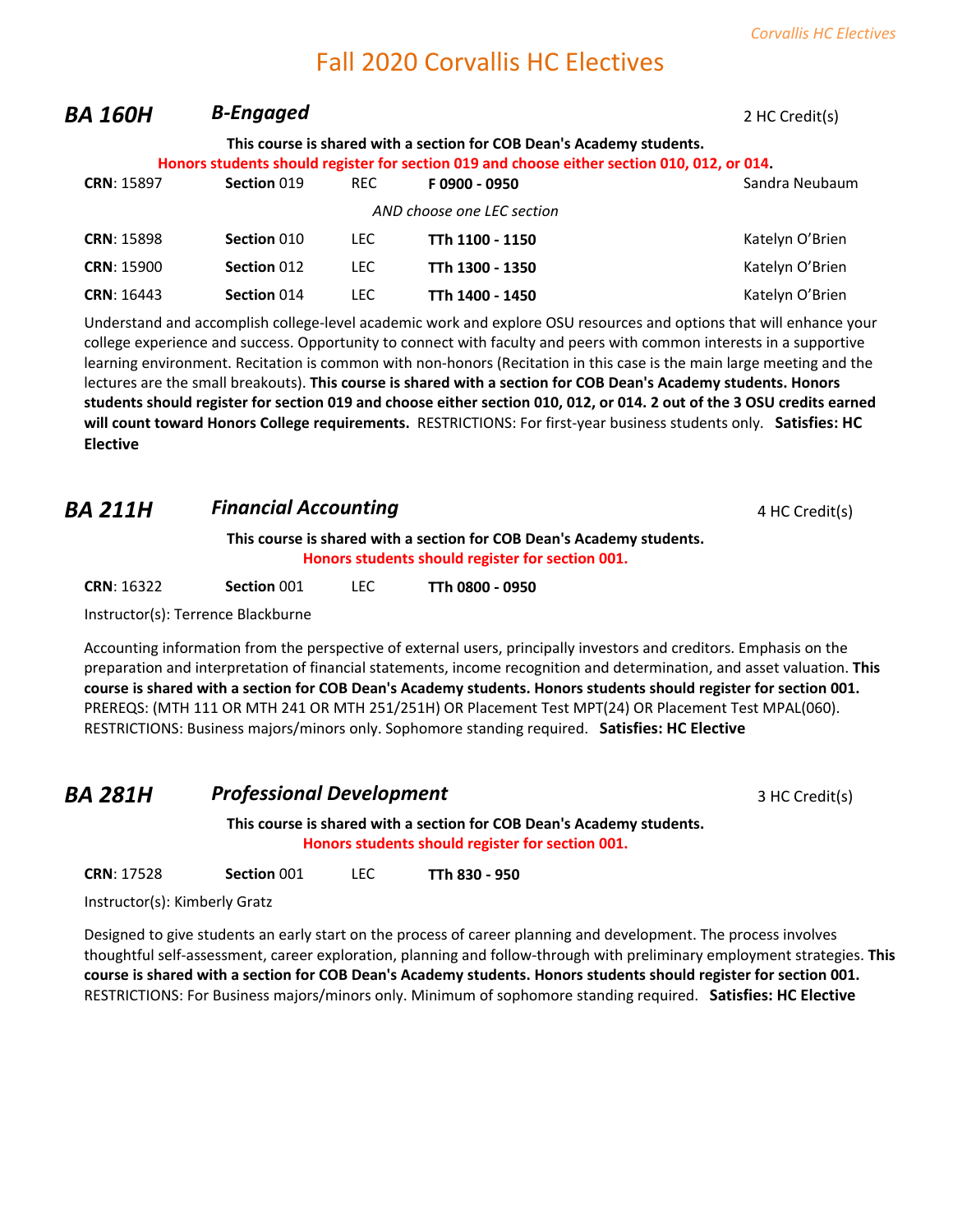*Corvallis HC Electives*

#### **BA 352H** *Managing Individual and Team Performance* 4 HC Credit(s)

**This course is shared with a section for COB Dean's Academy students. Honors students should register for section 001.**

**CRN**: 19893 **Section** 001 LEC **MW 1000 - 1150**

Instructor(s): Keith Leavitt

Diagnose individual and small-group behavior and develop skill in improving individual and small-group performance in entrepreneurial and established ventures. Emphasis on professional skill development and the practical application of theory and research. Concepts of ethics, diversity and cross-cultural relations are integrated throughout the course. **This course is shared with a section for COB Dean's Academy students. Honors students should register for section 001.**  PREREQS: (COMM 111/111H or COMM 114/114H or COMM 218/218H) AND (WR 222 or WR 323 or WR 327 or WR 327H or HC 199). RESTRICTIONS: For Business majors/minors only. Minimum of junior standing required. **Satisfies: HC Elective**

| <b>BA 370H</b> | <b>Business Information Systems Overview</b>                                                                              | 4 HC Credit(s) |
|----------------|---------------------------------------------------------------------------------------------------------------------------|----------------|
|                | This course is shared with a section for COB Dean's Academy students.<br>Honors students should register for section 001. |                |

**CRN**: 19895 **Section** 001 LEC **MW 1200 - 1350**

Instructor(s): Vipin Arora

Introduce students to the field of information management. Topics include information systems technology, the strategic role of IT, the business applications of networks, databases and Internet technologies, and the development and implementation of information systems. Use relational database models to design a real-world case study. **This course is shared with a section for COB Dean's Academy students. Honors students should register for section 001.** PREREQS: BA 270/270H or BA 302 RESTRICTIONS: For Business majors/minors only. Minimum of junior standing required. **Satisfies: HC Elective**

| BI 445H           | <b>Evolution</b> |                 | 3 HC Credit(s) |
|-------------------|------------------|-----------------|----------------|
| <b>CRN: 17590</b> | Section 001      | TTh 1400 - 1520 |                |

Instructor(s): Molly Burke

Formal analysis of genetic and ecological mechanisms producing evolutionary change; special topics include speciation, ecological constraints, adaptive radiations, paleontology, biogeography, the origin of life, molecular evolution, and human evolution. Prereqs: BI 311/311H. **Satisfies: HC Elective**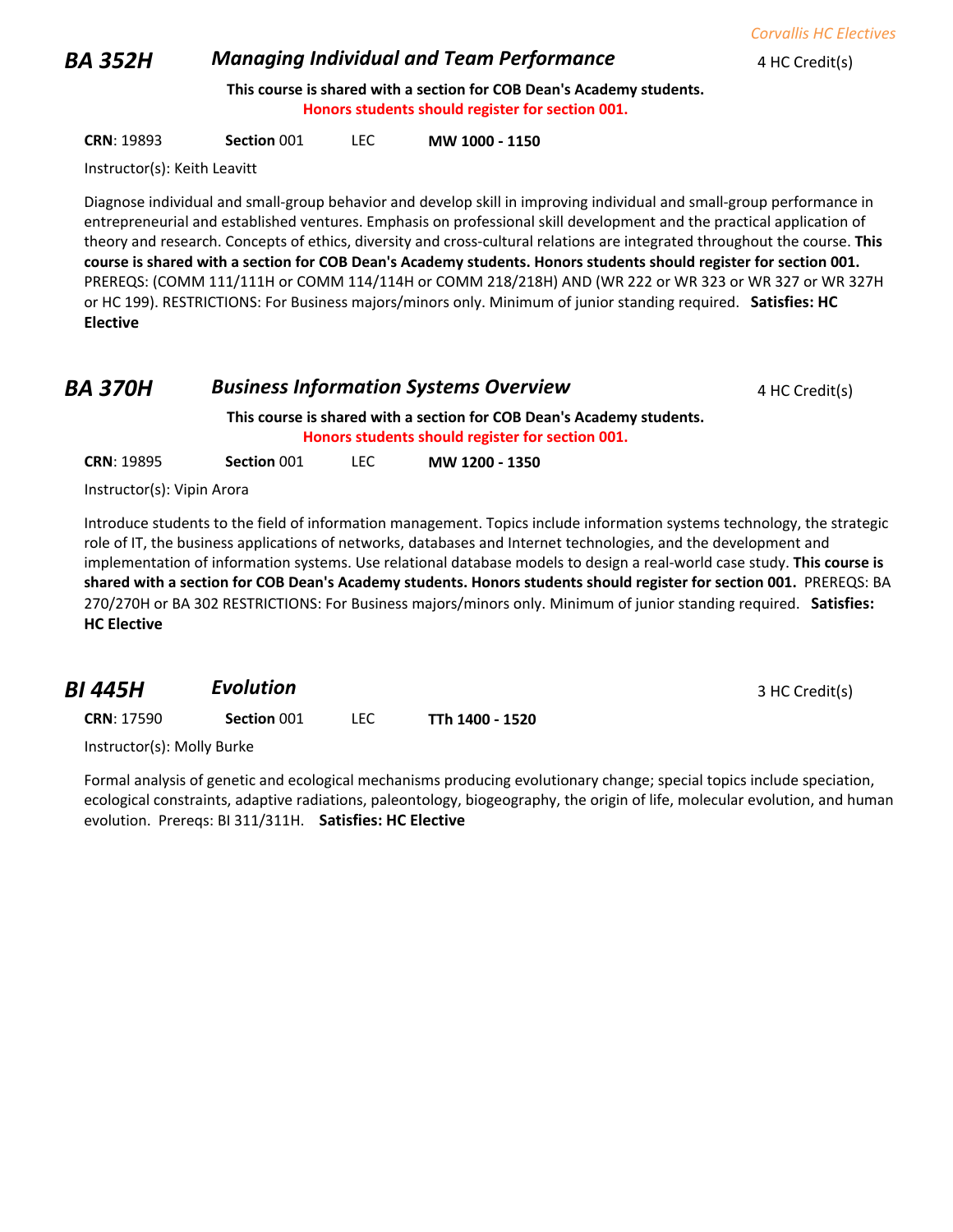| <b>CBEE 101H</b>  | <b>CHE, BIOE and ENVE Orientation</b> |            |                                        | 2 HC Credit(s) |
|-------------------|---------------------------------------|------------|----------------------------------------|----------------|
|                   |                                       |            | CHE majors choose sections 001 and 010 |                |
| <b>CRN: 13485</b> | Section 030                           | LEC.       | M 1800 - 1850                          | Skip Rochefort |
| <b>CRN: 19819</b> | Section 031                           | <b>STU</b> | F 1400 - 1550                          | Skip Rochefort |
| <b>CRN: 20198</b> | Section 032                           | LAB        | Th 1600 - 1750                         | Skip Rochefort |

*Corvallis HC Electives*

Introduction to the Chemical, Biological, and Environmental Engineering profession for first year and transfer students. The primary purpose is to introduce students to the fields of chemical, biological, and environmental engineering and career opportunities within those fields, as well as to develop basic skills for a career in engineering. Lecture is common with non-Honors, studio is reserved for HC students. **2 out of the 3 OSU credits earned count toward Honors College requirements. Satisfies: HC Elective**

| <i><b>CBEE 211H</b></i> | <b>Material Balances and Stoichiometry</b> |            |                | 1 HC Credit(s) |
|-------------------------|--------------------------------------------|------------|----------------|----------------|
| <b>CRN: 14745</b>       | Section 001                                | <b>LEC</b> | MF 1200 - 1250 |                |
| <b>AND</b>              |                                            |            |                |                |
| <b>CRN: 14746</b>       | Section 010                                | <b>REC</b> | W 1200 - 1250  |                |
| <b>AND</b>              |                                            |            |                |                |
| <b>CRN: 14747</b>       | Section 011                                | <b>STU</b> | W 1400 - 1450  |                |
|                         | Instructor(s): Konstantinos Goulas         |            |                |                |

Material balances, thermophysical, and thermochemical calculations. Lecture and recitation common with non-honors. Studio is reserved for honors students only. Students must enroll in CBEE 211H lecture, recitation, and studio. **1 out of the 3 OSU credits earned counts toward Honors College requirements.** PREREQS: MTH 252/252H. RECOMMENDED PREREQS: general chemistry and second-year standing in engineering. **Satisfies: HC Elective**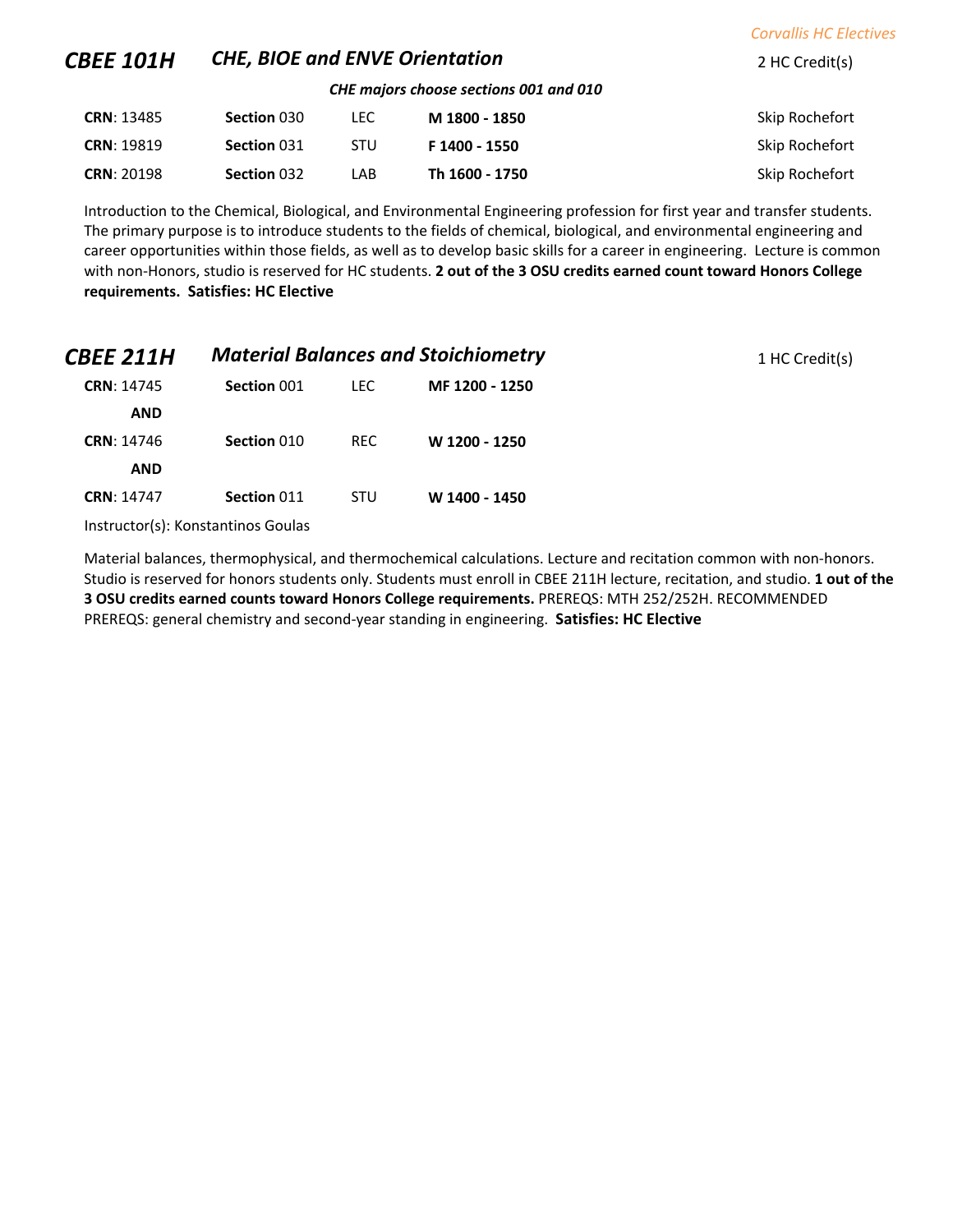| <b>CH 361H</b>             | <b>Experimental Chemistry I</b><br><b>Contact the Chemistry department for registration</b> |      |                            | 3 HC Credit(s) |
|----------------------------|---------------------------------------------------------------------------------------------|------|----------------------------|----------------|
| <b>CRN: 12006</b>          | Section 001                                                                                 | LEC. | M 1500 - 1550              |                |
|                            |                                                                                             |      | AND choose one LAB section |                |
| <b>CRN: 12007</b>          | Section 011                                                                                 | LAB  | TTh 800 - 1120             |                |
| <b>CRN: 12008</b>          | Section 012                                                                                 | LAB  | TTh 1300 - 1620            |                |
| <b>CRN: 18477</b>          | Section 013                                                                                 | LAB  | WF 1200 - 1520             |                |
| Instructor(s): Kevin Gable |                                                                                             |      |                            |                |

*Corvallis HC Electives*

First term of the integrated laboratory program for chemistry majors and biochemistry/biophysics majors, combining first hand techniques in organic, physical, and analytical chemistry. This is an advanced chemistry laboratory emphasizing organic chemistry techniques, use of instrumentation and computers, along with technical report writing. Students develop critical thinking skills and learn essential technical standards of: acidification, filtration, weighing, titration, recrystallization, melting point determination, organic synthesis of water sensitive compounds, product isolation, fractional distillation, gas chromatography, and scientific data analysis using spreadsheets. Each student will keep a legal scientific laboratory notebook and receive training in proper use of chemicals, chemical fume hoods, Personal Protective Equipment (PPE), and how to determine chemical hazards using Material Safety Data Sheets (MSDS). **Contact the Chemistry department for registration.** PREREQ: (CH 221, CH 222, AND CH 223) OR (CH 224H, CH 225H, AND CH 226H) OR (CH 231/231H, CH 232/232H, CH 233/233H AND (CH 261/261H OR CH 271), (CH 262/262H OR 272), AND (CH 263/263H OR 273)) AND (MTH 251/251H AND (PH 201 OR PH 211/211H) AND CH 334). MTH 251/251H, PH 201, PH 211, and CH 334 can be taken concurrently. RESTRICTIONS: Only Chemistry, Biochemistry and Biophysics majors/minors/options may enroll. **Course Fee \$44 (non-refundable). Satisfies: HC Elective**

| CH 461H           | <b>Experimental Chemistry II</b> |       | <b>Contact the Chemistry department for registration</b>                    | 3 HC Credit(s) |
|-------------------|----------------------------------|-------|-----------------------------------------------------------------------------|----------------|
| <b>CRN: 12239</b> | Section 001                      | LEC . | Weeks 0-3: TTh 1200 - 1320<br>Weeks 4-10: T 1200 - 1320                     |                |
| <b>AND</b>        |                                  |       |                                                                             |                |
| <b>CRN: 12260</b> | Section 010                      | I AB  | Weeks 0-3: T & Th 1330 - 1550<br>Weeks 4-10: T 1330 - 1550 & Th 1200 - 1350 |                |

Instructor(s): Christine Pastorek

Integrated laboratory for junior level chemistry majors and related disciplines concentrating on modern techniques in analytical chemistry. Students learn the basics of scientific instrumentation by building their own absorption and fluorescence spectrometers from electronic and optical modules. Firsthand experience is also gained using a variety of commercial instrumentation, such as diode array UV-Vis, scanning fluorimeter, HPLC, AA and ICPAES. Real samples are analyzed throughout the term, and a special project of the student's design is a final highlight. See the course web page for examples of past projects. **Contact the Chemistry department for registration.** PREREQS: CH 362/362H AND CH 421 AND CH 440. CH 421 and CH 440 can be taken simultaneously to this course. RESTRICTIONS: For chemistry majors/minors only. **Course Fee \$44 (non-refundable). Satisfies: HC Elective**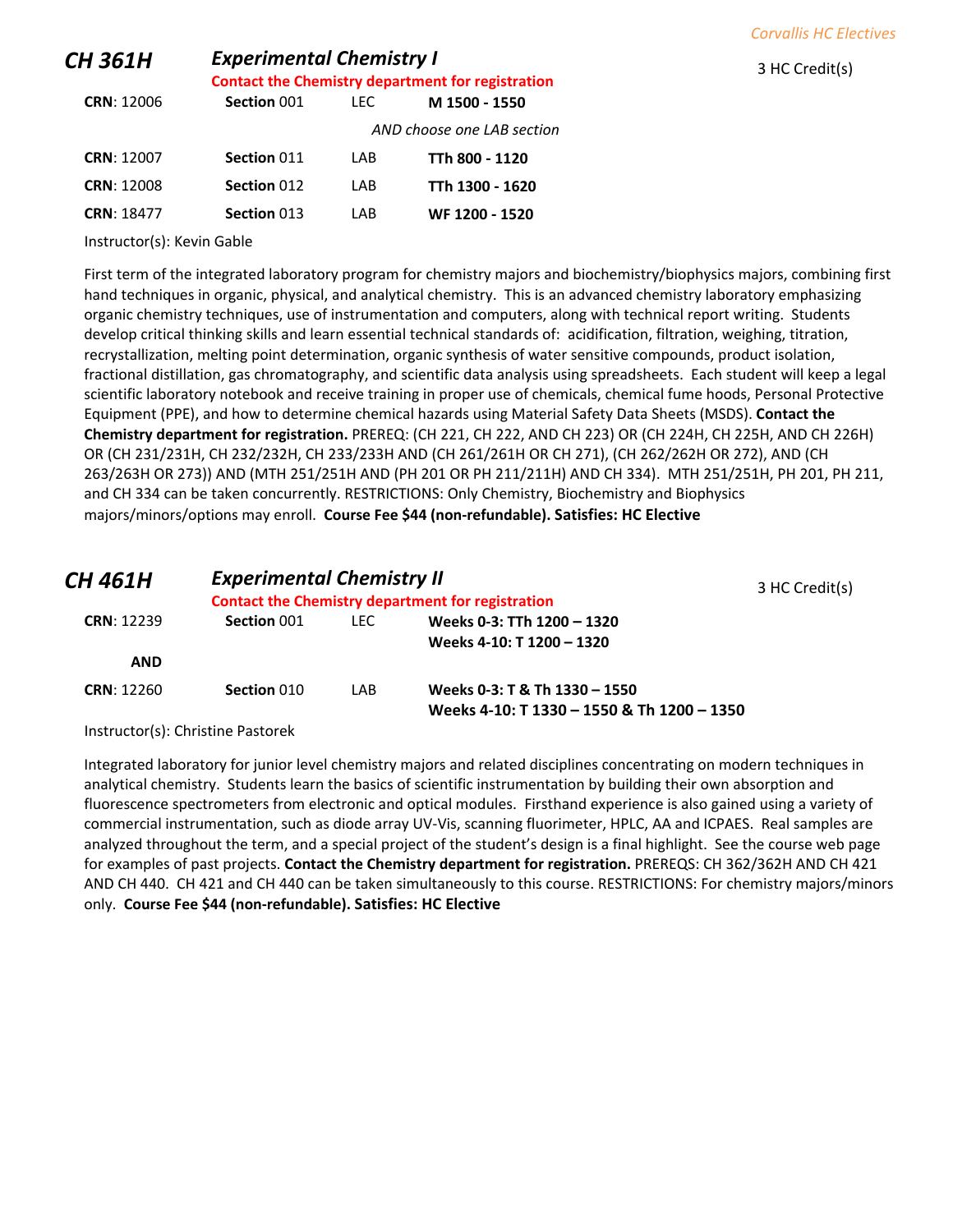|                   |                                                                                              |      |                | <b>Corvallis HC Electives</b> |
|-------------------|----------------------------------------------------------------------------------------------|------|----------------|-------------------------------|
| H 464H            | <b>Experimental Chemistry II</b><br><b>Contact the Chemistry department for registration</b> |      | 3 HC Credit(s) |                               |
| <b>CRN: 12009</b> | Section 001                                                                                  | LEC. | M 1300 - 1350  |                               |
| <b>AND</b>        |                                                                                              |      |                |                               |

Instructor(s): Christine Pastorek

*CH 464H Experimental Chemistry II*

Senior level integrated laboratory for chemistry majors and related disciplines such as biochemistry, physics, and engineering. Covers experimental techniques of analytical, organic, inorganic, and physical chemistry, with the emphasis on the latter two. **Contact the Chemistry department for registration.** PREREQS: CH 362/362H AND CH 442 (or approval of instructor). CH 442 can be taken concurrently. RESTRICTIONS: For chemistry majors/minors only. CH 461 or CH 324 are recommended. **Course Fee \$44 (non-refundable). Satisfies: HC Elective**

**CRN**: 12240 **Section** 011 LAB **M 1400-1650 & W 1300-1650**

| <i><b>CHE 331H</b></i>   | <b>Transport Phenomena I</b> |            |                 |
|--------------------------|------------------------------|------------|-----------------|
| <b>CRN: 14758</b>        | Section 001                  | LEC.       | MWF 1000 - 1050 |
| <b>AND</b>               |                              |            |                 |
| <b>CRN: 19805</b>        | Section 010                  | <b>STU</b> | MF 1300 - 1350  |
| Instructor(s): Staff TBD |                              |            |                 |

Fundamentals and application of momentum and energy transfer phenomena to fluid flow for the design of industrial chemical engineering equipment. Lecture common with non-honors. Recitation is reserved for HC students only. **1 out of the 4 OSU credits earned counts toward Honors College requirements.** PREREQ: MTH 256/256H AND CBEE 212/212H. CBEE 212/212H can be taken concurrently. RESTRICTIONS: Must be in the College of Engineering to enroll in this course. **Satisfies: HC Elective**

| CS 160H           | <b>Computer Science Orientation</b> |      |                | 3 HC Credit(s) |
|-------------------|-------------------------------------|------|----------------|----------------|
| <b>CRN: 20515</b> | Section 001                         | LEC. | MW 1300 - 1350 |                |
| <b>AND</b>        |                                     |      |                |                |
| <b>CRN: 17524</b> | Section 010                         | LAB. | F 1000 - 1150  |                |

Instructor(s): Jennifer Parham-Mocello

Introduction to the computer science field and profession. Team problem solving. Introduction to writing computer programs. RESTRICTIONS: This course is for pre-Engineering students. **Satisfies: HC Elective**

| <b>CS 321H</b>    | <b>Introduction to Theory of Computation</b> |  |                 | 3 HC Credit(s) |
|-------------------|----------------------------------------------|--|-----------------|----------------|
| <b>CRN: 17465</b> | Section 001                                  |  | MWF 1400 - 1450 |                |

Instructor(s): Julianne Schutfort

Survey of models of computation including finite automata, formal grammars, and Turing machines. PREREQS: CS 261 AND (CS 225 OR MTH 231). Restrictions: Must be in the College of Engineering. Not for Computer Science Double Degree students. **Satisfies: HC Elective**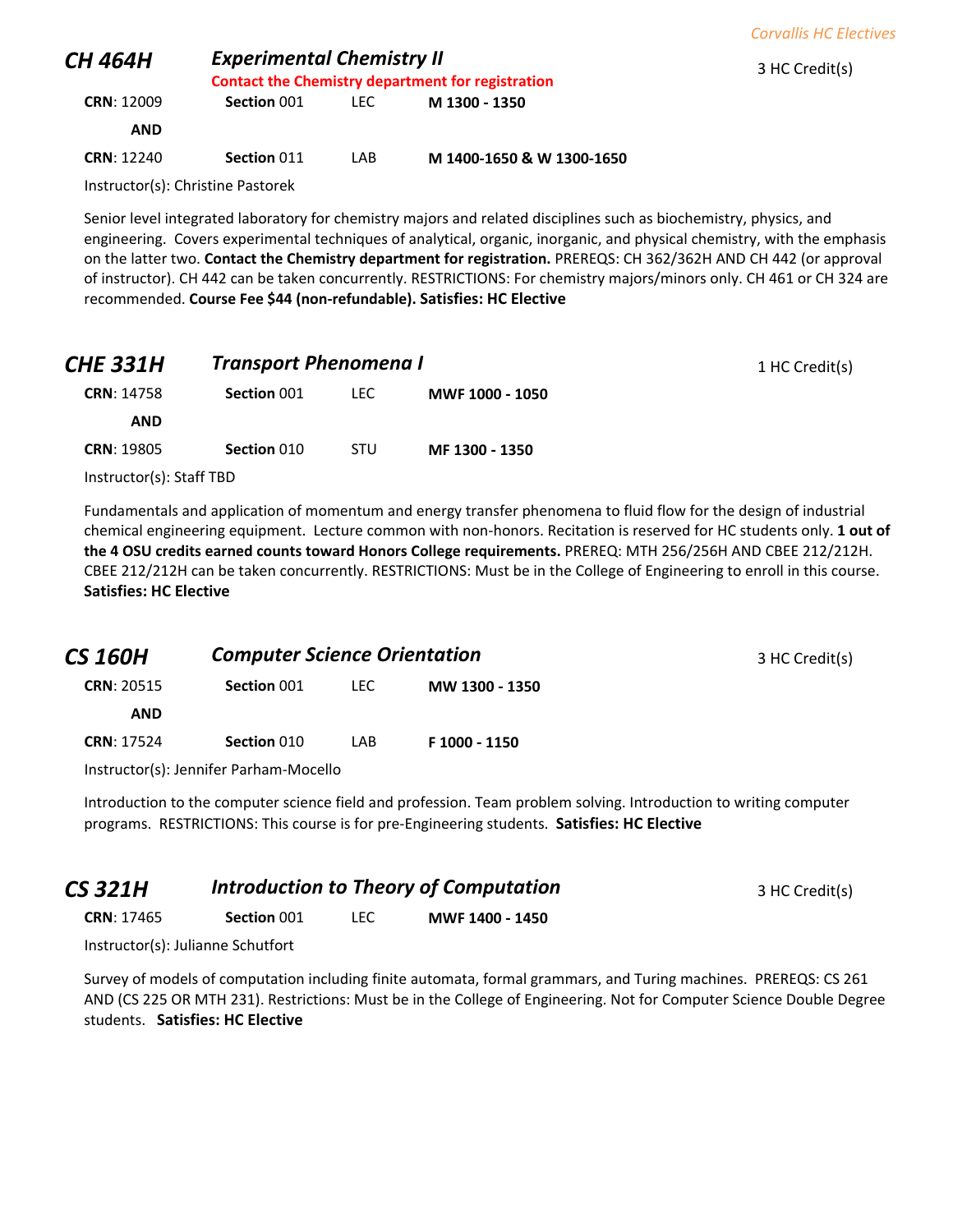#### **DSGN 341H Design Thinking and Process Innovation** 4 HC Credit(s)

**This course is shared with a section for COB Dean's Academy students. Honors students should register for section 001.**

**CRN**: 20046 **Section** 001 LEC **TTh 1000 - 1150**

Instructor(s): Shanna Ruyle

Application of a qualitative, multi-method approach to gain insight into how the consumer experience can be improved within a given context. Application of design thinking principles to identify and develop solutions to improve consumer experience within a given context. **This course is shared with a section for COB Dean's Academy students. Honors students should register for section 001.** Restrictions: For Apparel Design, Merchandising Management, Interior Design, and Design & Innovation Management students only. Minimum of junior standing required. **Satisfies: HC Elective**

| <b>ENGR 201H</b>  |             | <b>Electrical Fundamentals I</b> |                 | 3 HC Credit(s) |
|-------------------|-------------|----------------------------------|-----------------|----------------|
| <b>CRN: 17348</b> | Section 001 | LEC .                            | TTh 1600 - 1650 |                |
| <b>AND</b>        |             |                                  |                 |                |
| <b>CRN: 17349</b> | Section 010 | LAB                              | Th 1200 - 1350  |                |
|                   |             |                                  |                 |                |

Instructor(s): Matthew Johnston

Analysis of linear circuits. Circuit laws and theorems. DC responses of circuits. Operational amplifier characteristics and applications. PREREQ: MTH 251/251H AND MTH 252/252H. For Pre-Engineering, Engineering, and Forestry students only. **Satisfies: HC Elective**

| ENGR 211H         | <b>Statics</b> |      |                | 3 HC Credit(s) |
|-------------------|----------------|------|----------------|----------------|
| <b>CRN: 16713</b> | Section 001    | LEC. | MW 1600 - 1650 |                |
| <b>AND</b>        |                |      |                |                |
| <b>CRN: 16714</b> | Section 020    | REC  | F 1000 - 1150  |                |

Instructor(s): Kenneth Martin

Analysis of forces induced in structures and machines by various types of loading. PREREQS: MTH 252/252H. Sophomore standing in Engineering. RESTRICTIONS: For Pre-Engineering, Engineering, Pre-Forestry, and Forestry students only. **Satisfies: HC Elective**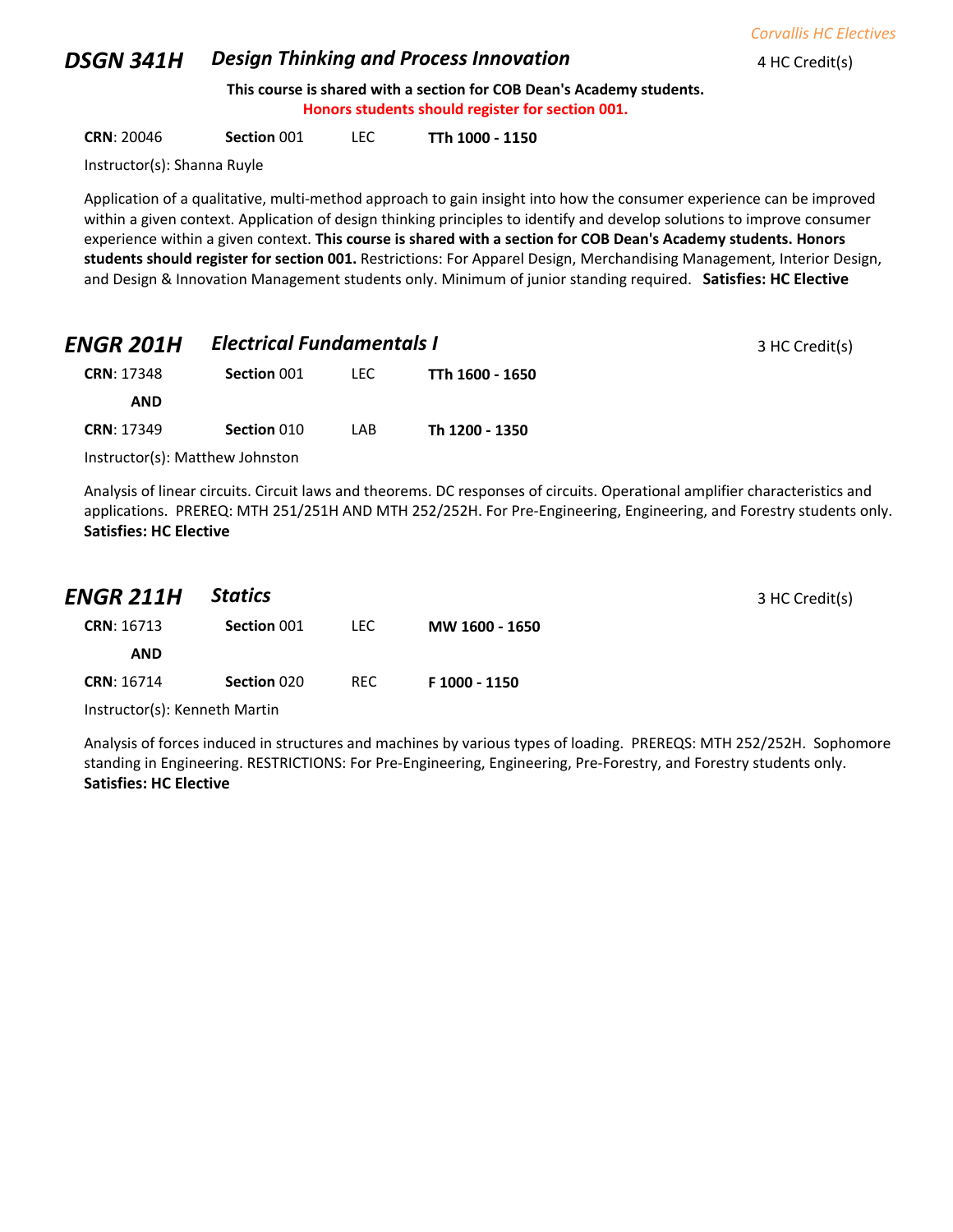# **HC 409 Conversants Conversants 1** HC Credit(s)

**CRN**: 11190 **Section** 007 PRAC

Instructor(s): Leanna Dillon

The INTO OSU Cultural Ambassador Conversant Program provides an opportunity for honors students to earn credit while participating in a mutual cultural exchange. Participating honors students commit to meeting on average one hour per week with their international partner, keep a log of the times and places they met and the topics discussed, and complete a 2 page reflections paper due at the end of the term. Program information including the application process, is available at http://oregonstate.edu/international/cultural-ambassador. Students must meet with an HC advisor to complete a Learning Agreement. Applications must be submitted online no later than the end of week 1. **Graded: P/N. Satisfies: HC Elective**

| HC 409/HC 002 |               | <b>HC Peer Mentor Program</b> |                    |             |             |  |  |
|---------------|---------------|-------------------------------|--------------------|-------------|-------------|--|--|
|               |               |                               | Choose one section |             |             |  |  |
| 1 Credit      | HC 409        | <b>CRN: 15679</b>             | Section 009        | <b>PRAC</b> | M 1700-1750 |  |  |
| 0 Credits     | <b>HC 002</b> | <b>CRN: 18718</b>             | Section 001        | Ind Study   | M 1700-1750 |  |  |
|               |               |                               |                    |             |             |  |  |
| 1 Credit      | HC 409        | <b>CRN: 15793</b>             | Section 010        | <b>PRAC</b> | W 1600-1650 |  |  |
| 0 Credits     | HC 002        | <b>CRN: 18719</b>             | Section 002        | Ind Study   | W 1600-1650 |  |  |
|               |               |                               |                    |             |             |  |  |

Instructor(s): LeeAnn Baker

For participating mentors in the Honors College Peer Mentoring Program. This course will explore a number of topics that are pertinent to a peer mentor's role including: Peer mentoring theory, challenges faced by first-year and transfer students, the impact of peer mentoring on minoritized student populations, effective communication, cultural competency, etc. The goal of the course is to allow students to learn effective peer mentoring strategies through practical application of theory and self-reflection. To register, contact LeeAnn Baker a[t leeann.baker@oregonstate.edu.](mailto:leeann.baker@oregonstate.edu) **Graded: P/N. Satisfies: HC Elective**

#### **MATS 321H Introduction to Materials Science** 4 HC Credit(s)

**CRN**: 18660 **Section** 001 LEC **TTh 1200 - 1350**

Instructor(s): David Cann

Crystal structure, microstructure, and physical properties of metals, ceramics, polymers, composites, and amorphous materials. Also includes elementary mechanical behavior and phase equilibria. PREREQS: CH 202 or CH 222 or CH 232/232H or CH 224H. RESTRICTIONS: For Electrical & Computer Engineering, Chemical Engineering, Manufacturing Engineering, Mechanical Engineering, Industrual Engineering, Nuclear Engineering, and Materials Science. Minimum of junior standing is required. **Satisfies: HC Elective**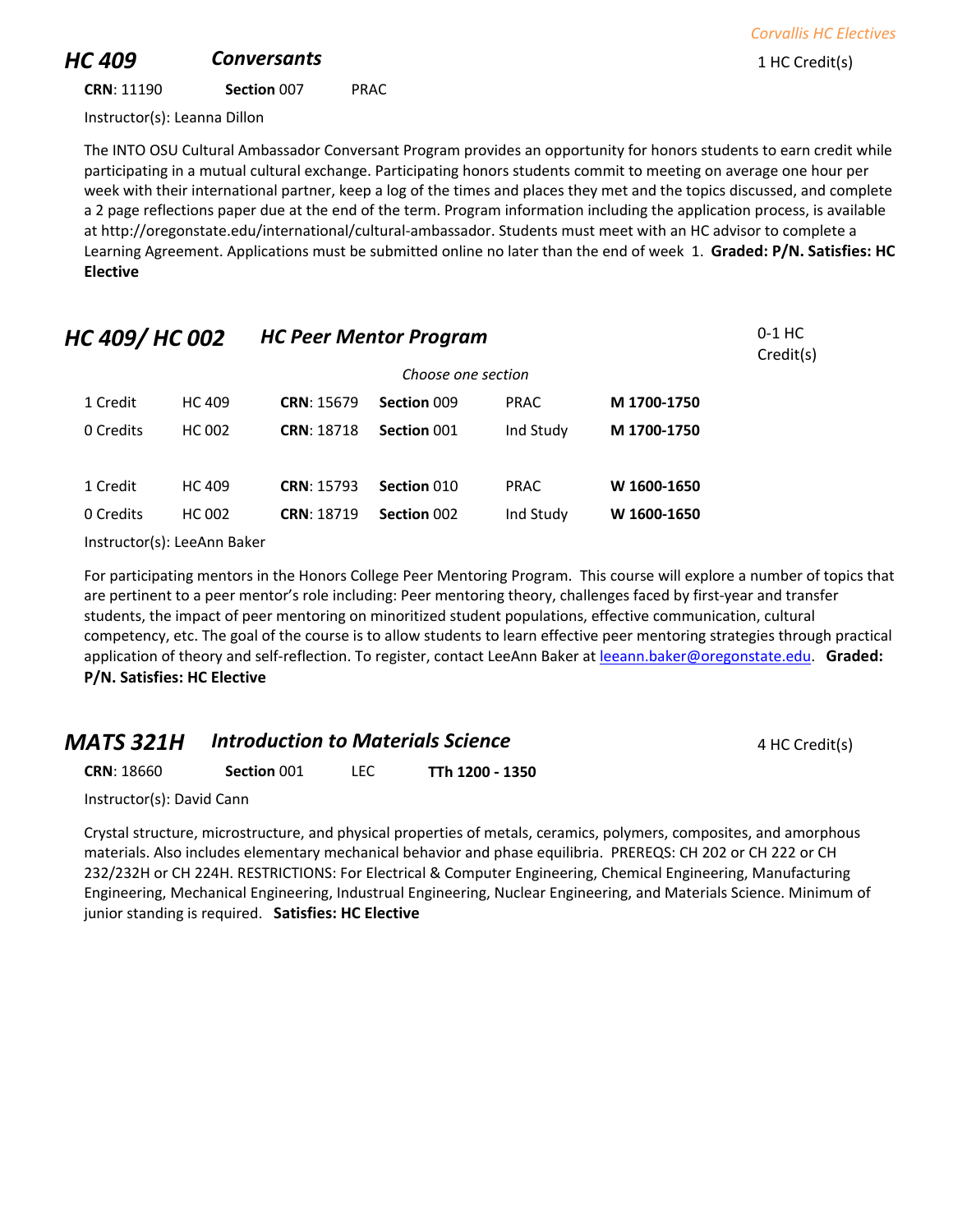|                          |                               |      |                 | <b>Corvallis HC Electives</b> |
|--------------------------|-------------------------------|------|-----------------|-------------------------------|
| <b>ME 382H</b>           | <b>Introduction to Design</b> |      |                 | 1 HC Credit(s)                |
| <b>CRN: 13972</b>        | Section 001                   | LEC. | MWF 1200 - 1250 |                               |
| <b>AND</b>               |                               |      |                 |                               |
| <b>CRN: 13973</b>        | Section 010                   | LAB  | F 1000 - 1150   |                               |
| Instructor(s): Andy Dong |                               |      |                 |                               |

Instructor(s): Andy Dong

This Honors section will include short seminars and discussions on contemporary research on topics in design methodology and marine renewable energy. Lecture common with non-Honors. **1 out of the 4 OSU credits earned counts toward Honors College requirements.** PREREQS: ENGR 248 and ME 250 and PH 211/211H. ME 250 can be taken concurrently. RESTRICTIONS: Must be enrolled in the College of Engineering. Engineering Physics, Manufacturing Engineering, Mechanical Engineering, Industrial Engineering, and Nuclear Engineering majors/minors only. RECOMMENDED PREREQ: ME 316. **Satisfies: HC Elective**

### *ME/NSE 311H Introduction to Thermal-Fluid Sciences* 4 HC Credit(s)

Choose either the ME 311H section or the NSE 311H section.

**MIME students should register for ME 311H. Nuclear Engineering students should register for NSE 311H.**

| <b>ME 311H CRN: 19885</b>  | Section 001 | TEC. | TTh 1000 - 1150 |
|----------------------------|-------------|------|-----------------|
| <b>NSE 311H CRN: 19886</b> | Section 001 | TEC. | TTh 1000 - 1150 |

Instructor(s): Deborah Pence

Basic concepts of fluid mechanics, thermodynamics and heat transfer are introduced. Conservation of mass, energy, moment and the second law of thermodynamics are included. **MIME students should register for ME 311H. Nuclear Engineering students should register for NSE 311H.** PREREQS: ENGR 212/212H and MTH 256/256H. RESTRICTIONS: Must be enrolled in the College of Engineering. Mechanical Engineering, Industrial Engineering, and Nuclear Engineering majors/minors only. **Satisfies: HC Elective**

#### *MIME 101H Introduction to MIME* **101 101 3** HC Credit(s)

| <b>CRN: 15902</b> | Section 001 | TEC.       | MW 1400 - 1450             |
|-------------------|-------------|------------|----------------------------|
|                   |             |            | AND choose one REC section |
| <b>CRN: 15903</b> | Section 010 | <b>REC</b> | F1200 - 1350               |
| <b>CRN: 15904</b> | Section 011 | RFC.       | F 1400 - 1550              |
| <b>CRN: 20743</b> | Section 012 | RFC.       | $F 1800 - 1950$            |

Instructor(s): Nordica MacCarty

Provides students with an overview of mechanical, industrial, manufacturing, and energy systems engineering careers and an introduction to technical areas of study. Skills necessary for success in both the academic curriculum and in the engineering profession will also be emphasized, including communication and ethics. **Satisfies: HC Elective**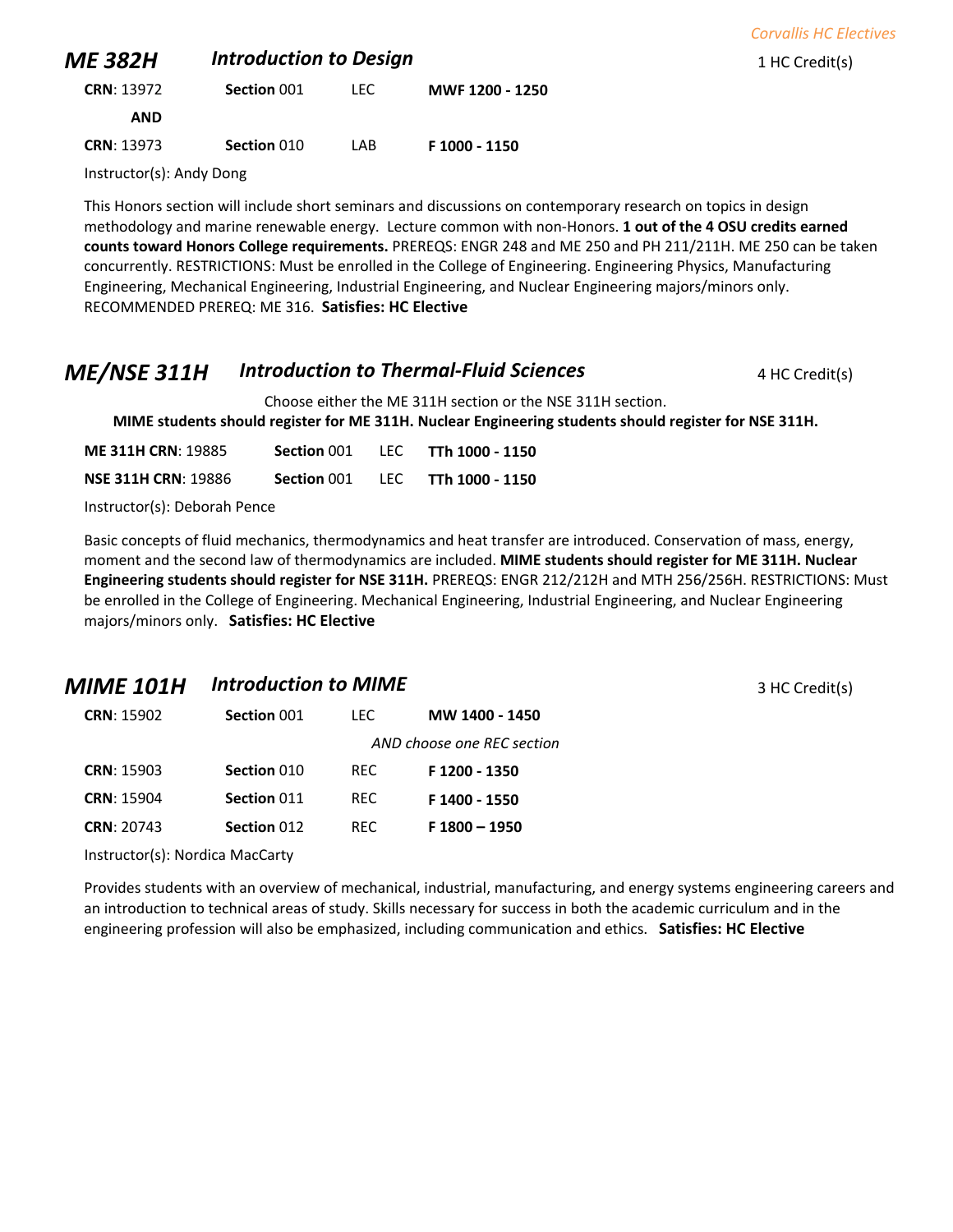## **MTH 252H Integral Calculus 1988 120 AMTH 252H Integral Calculus** 4 HC Credit(s)

*Choose one LEC section. Note: MTH 252H does not have a recitation. That hour is included in the lectures.*

**CRN**: 14691 **Section** 002 LEC **MW 1000 – 1150**

Instructor(s): Scott Peterson

The integral is the second big idea in calculus. In the same way that the derivative measures rate of change, the integral measures net change. Applications in physics, engineering and geometry are numerous. Definite integrals, elementary applications to area, force, and work. Integral tables and basic techniques of integration, calculus of logarithmic and exponential functions, polar coordinates, applications to areas, volumes, force, work, and growth and decay problems. PREREQS: MTH 251/251H. **Course Fee \$10. Satisfies: HC Elective**

# **MTH 254H** *Vector Calculus I* **4 HC Credit(s)** 4 HC Credit(s)

*Choose one LEC section. Note: MTH 254H does not have a recitation. That hour is included in the lectures.*

| <b>CRN: 12011</b> | Section 001 | LEC.  | MW 1400 - 1550 | Daniel Rockwell |
|-------------------|-------------|-------|----------------|-----------------|
| <b>CRN: 13528</b> | Section 002 | LEC . | MW 1600 - 1750 | Filix Maisch    |
| $\cdots$ $\cdots$ |             |       |                |                 |

Instructor(s):

Vectors and geometry: coordinate systems, scalar product. Real-Valued Functions of Several Variables: partial and directional derivatives, gradient, extreme values. Multiple Integrals: change of coordinates, applications. Vector valuedfunctions: arc length and curvature of space curves, normal and tangential components of acceleration. PREREQS: MTH 252/252H. **Course Fee \$10. Satisfies: HC Elective**

## **NSE/ME 311H Introduction to Thermal-Fluid Sciences** 4 HC Credit(s)

Choose either the ME 311H section or the NSE 311H section

**MIME students should register for ME 311H. Nuclear Engineering students should register for NSE 311H.**

| <b>ME 311H CRN: 19885</b>  | Section 001 | LEC TTh 1000 - 1150 |
|----------------------------|-------------|---------------------|
| <b>NSE 311H CRN: 19886</b> | Section 001 | LEC TTh 1000 - 1150 |

Instructor(s): Deborah Pence

Basic concepts of fluid mechanics, thermodynamics and heat transfer are introduced. Conservation of mass, energy, moment and the second law of thermodynamics are included. **MIME students should register for ME 311H. Nuclear Engineering students should register for NSE 311H.** PREREQS: ENGR 212/212H and MTH 256/256H. RESTRICTIONS: Must be enrolled in Pro-School in the College of Engineering. Nuclear Engineering majors/minors only in the NSE 332H section. Mechanical Engineering and Industrial Engineering majors/minors should register for ME 332H. **Satisfies: HC Elective**

*PH 221H Recitation for Physics 211* <sup>1</sup> HC Credit(s)

**CRN**: 12841 **Section** 001 REC **T 1100 - 1150**

Instructor(s): Guenter Schneider

Honors recitation reserved for HC students enrolled in lecture/lab sections of PH 211 or PH 211H. One-hour weekly session for the development of problem-solving skills in calculus-based general physics. COREQ: PH 211/211H. **Graded: P/N. Satisfies: HC Elective**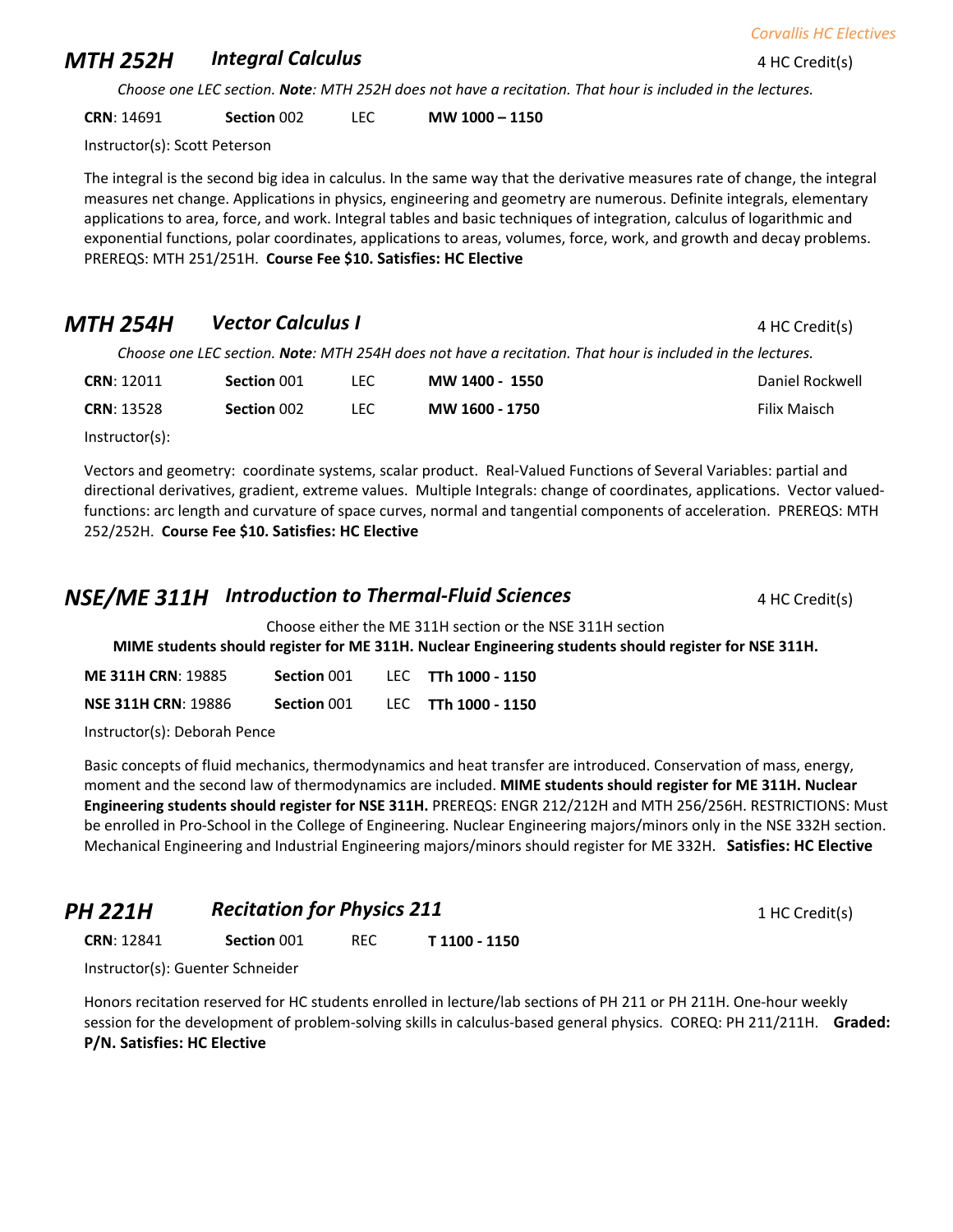## **PH 222H Recitation for Physics 212** 1 HC Credit(s)

**CRN**: 18666 **Section** 002 REC **Th 1100 - 1150**

Instructor(s): David Roundy

Honors recitation reserved for HC students enrolled in lecture/lab sections of PH 212 or PH 212H. One-hour weekly session for the development of problem-solving skills in calculus-based general physics. COREQ: PH 212/212H. **Graded: P/N. Satisfies: HC Elective**

| PSY 399H          | <b>The Neuroscience Toolbox</b> |            |                 | 4 HC Credit(s) |
|-------------------|---------------------------------|------------|-----------------|----------------|
| <b>CRN: 18165</b> | Section 001                     | <b>SEM</b> | TTh 1000 - 1150 |                |

Instructor(s): Anita Cservenka

Have you wondered about the ways neuroscientists study the brain? There are a variety of tools available to understand brain structure and functioning at both the micro and macro level. This survey course will introduce you to the methods scientists use to investigate how the brain works using neurons, animal models, and human participants. You will get a chance to visualize the brain, dissect a brain, and hear from experts from the university and beyond to get an overview of the variety of techniques that have aided in our understanding of typical and atypical brain functioning. This class will include hands-on activities, class discussions, guest speakers, and will culminate in a proposal and presentation of your own research ideas to study the brain. **Satisfies: HC Elective**

| <b>PSY 399H</b><br><b>CRN: 19922</b> | <b>Honors Psychology Research</b> |            |               | 1 HC Credit(s) |
|--------------------------------------|-----------------------------------|------------|---------------|----------------|
|                                      | Section 002                       | <b>LEC</b> | M 1500 - 1550 |                |
| $Instructor(c)$ $t$ $t$              |                                   |            |               |                |

Instructor(s): Juan Hu

Explore opportunities in research labs and develop essential research skills necessary to be a productive member of a research team. Discuss how undergraduate theses are completed in research labs. Document skills for graduate school and job applications. **Satisfies: HC Elective**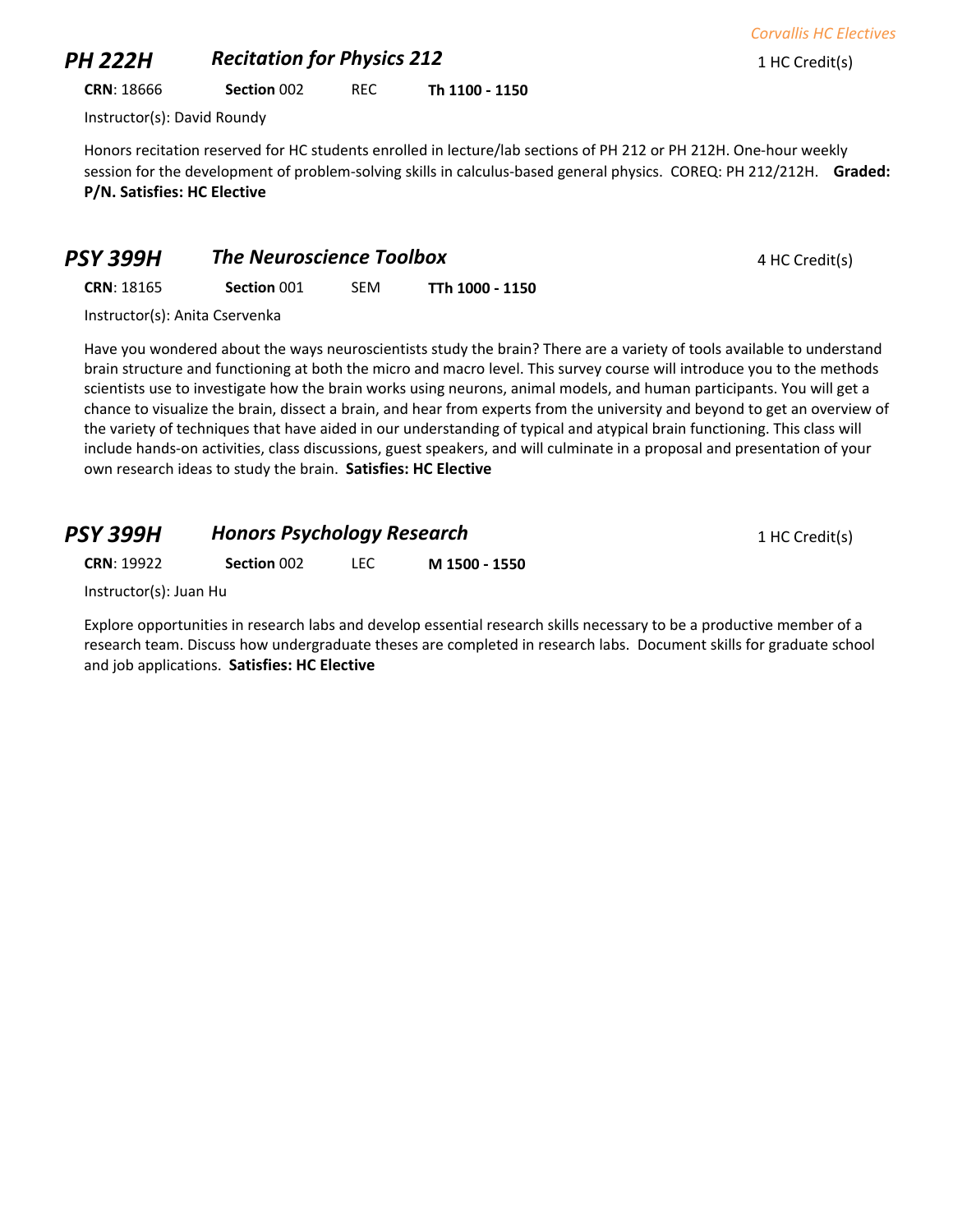# Fall 2020 Corvallis HC Thesis/Research/Projects

#### *HC 408* **Thesis: First-Year Resources and Thesis Jumpstart** 2 HC Credit(s)

**CRN**: 18675 **Section** 004 LEC **T 1600 - 1750**

Instructor(s): Leanna Dillon

Through workshops and presentations, first-year students will discover OSU and Honors College research opportunities and resources. This course also guides first-year students through Stages 1 & 2 of the Thesis Success in Stages (TheSIS) process, Plan and Explore & Build. Students will plan ahead for a successful HC thesis experience, explore their own research interests and goals, and build upon their knowledge of research opportunities and resources available at OSU. Through smaller assignments, students will compile information about research at OSU in order to create a poster and participate in a mini thesis fair to display and talk about their work. Course participation and attendance are required. **For first-year, first-term students only. Graded: P/N. Satisfies: HC Elective/Thesis**

| <b>HC 408</b><br><b>CRN: 13351</b> | <b>Thesis Stage 2: Explore &amp; Build</b> |     | 1 HC Credit(s)                 |  |
|------------------------------------|--------------------------------------------|-----|--------------------------------|--|
|                                    | Section 001                                | HYB | W 1700 - 1750                  |  |
|                                    |                                            |     | Meets weeks 2, 4, 6, & 10 only |  |

Instructor(s): Kassena Hillman & Andy Karplus

HC 408: Stage 2 Explore & Build will guide you through the second stage of the Thesis Success in Stages (TheSIS) process. In this class you will explore the many resources at the HC and OSU to help you find a mentor and a project, build strategies for a successful thesis experience, learn the components of the thesis, and plan out your next steps. You will also hear from students and faculty with recent experience in the thesis process. You do not need to have a thesis idea to be in Stage 2. This course is a hybrid course that consists of weekly online assignments and one hour in-person class meetings weeks 2, 4, 6, & 10. This course will be team taught with an HC Academic Advisor and HC faculty. **Meets weeks 2, 4, 6, & 10 only (10/7, 10/21, 11/4, 12/2)** PREREQS: Prior completion of TheSIS Stage 1 as outlined at honors.oregonstate.edu/thesis. **Graded: P/N. Satisfies: HC Thesis/Research/Projects**

## **HC 408 Thesis Stage 2: Explore & Build** 1 HC Credit(s)

**CRN**: 20168 **Section** 400 online

Instructor(s): Kassena Hillman

HC 408: Stage 2 Explore & Build will guide you through the second stage of the Thesis Success in Stages (TheSIS) process. In this class you will explore the many resources at the HC and OSU to help you find a mentor and a project, build strategies for a successful thesis experience, learn the components of the thesis, and plan out your next steps. You will also hear from students and faculty with recent experience in the thesis process. You do not need to have a thesis idea to be in Stage 2. **This is an Ecampus course. Tuition rates for Ecampus courses are different than on-campus courses and can be found at ecampus.oregonstate.edu/services/tuition.** PREREQS: Prior completion of TheSIS Stage 1 as outlined at honors.oregonstate.edu/thesis. **Graded: P/N. Satisfies: HC Thesis/Research/Projects**